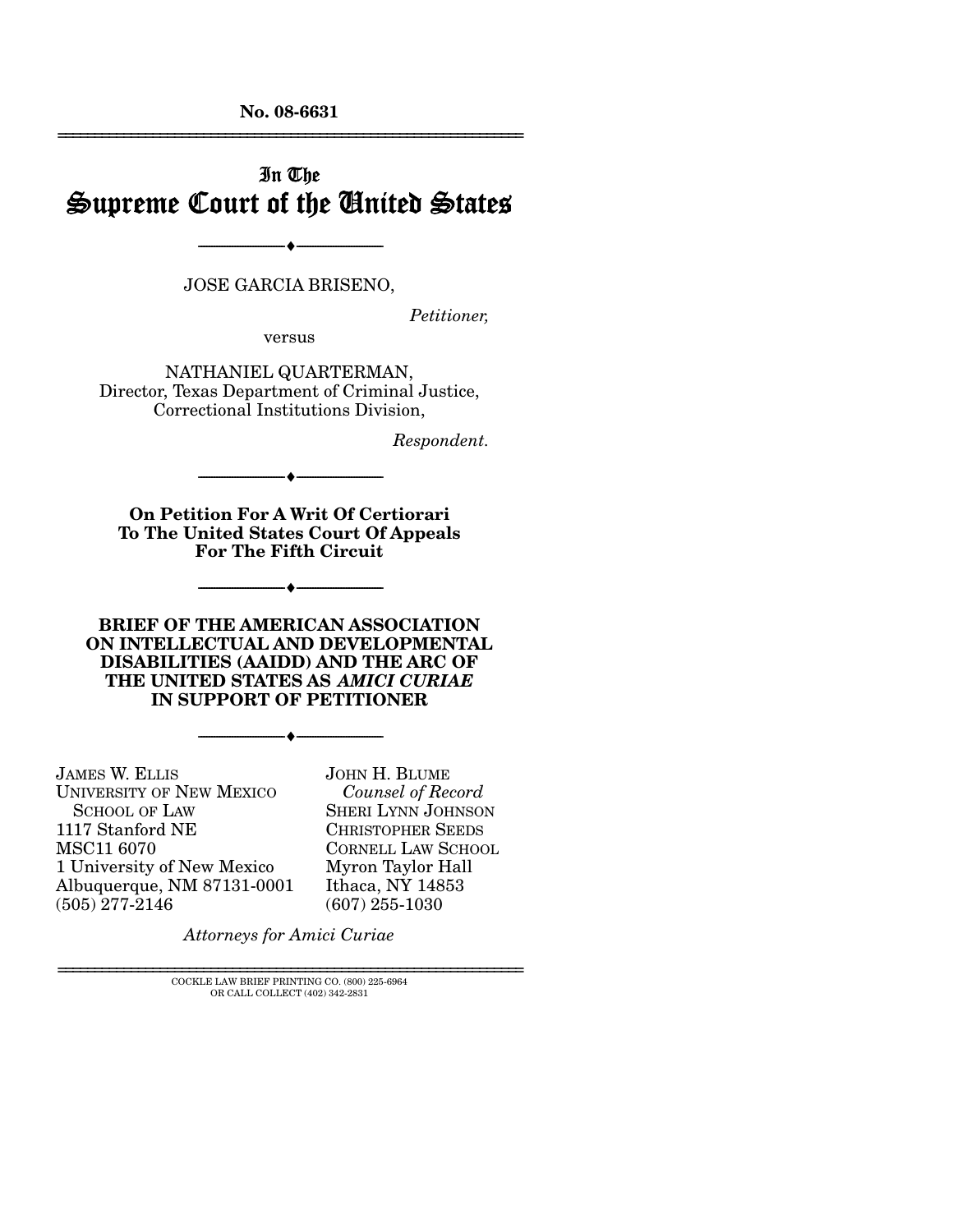## TABLE OF CONTENTS

|                                                                                                                                  | ii                       |
|----------------------------------------------------------------------------------------------------------------------------------|--------------------------|
| INTEREST OF AMICI CURIAE                                                                                                         | $\mathbf 1$              |
| SUMMARY OF ARGUMENT                                                                                                              | $\overline{2}$           |
| REASONS THE WRIT SHOULD BE GRANTED                                                                                               | $\overline{\mathcal{A}}$ |
| L.                                                                                                                               | 4                        |
| THE DEFINITION AND CLINICAL UN-<br>$\Pi$ .<br>DERSTANDING OF MENTAL RETAR-                                                       | 6                        |
| THE ROLE OF ADAPTIVE BEHAVIOR<br>HL.<br>IN MENTAL RETARDATION EVALUA-                                                            | 10                       |
| A. Evaluations of adaptive functioning<br>under the clinical definition of mental<br>retardation necessarily focus on the        | 10                       |
| B. The significance of co-existing mental                                                                                        | 14                       |
| LOWER COURTS DIVERGE IN THEIR<br>IV.<br>ACCEPTANCE OF THE CLINICAL UN-<br>DERSTANDING OF THE DEFINITION<br>OF MENTAL RETARDATION | 16                       |
|                                                                                                                                  | 20                       |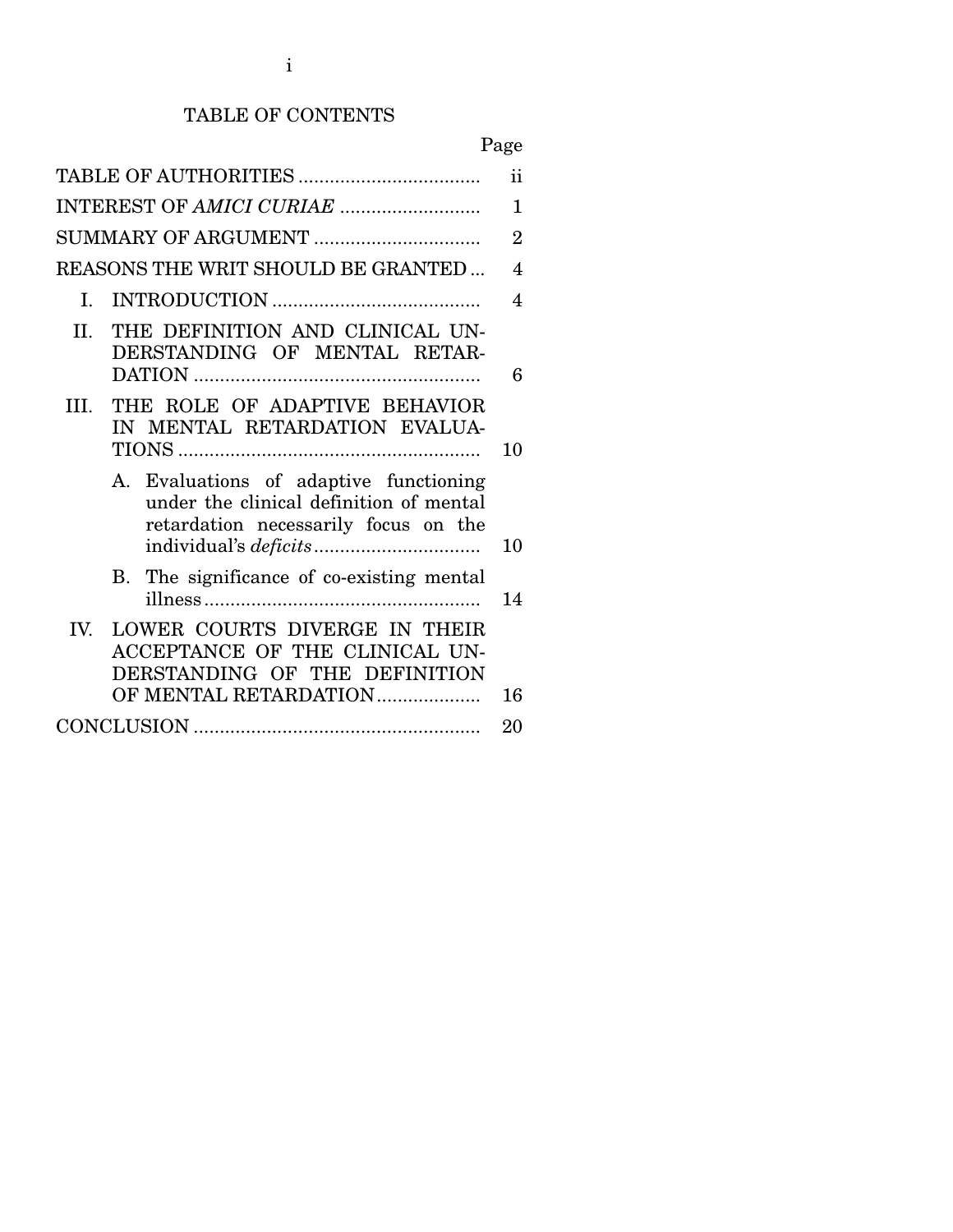# TABLE OF AUTHORITIES

# Page

## FEDERAL CASES

| Atkins v. Virginia, 536 U.S. 304 (2002) passim                                        |
|---------------------------------------------------------------------------------------|
| Briseno v. Dretke, No. Civ. A. L-05-08, 2007 WL                                       |
| Brumsfield v. Cain, No. 04-787-JJB-CN, 2008<br>WL 2600140 (M.D. La. June 30, 2008)19  |
| City of Cleburne v. Cleburne Living Center, 473                                       |
| Clark v. Quarterman, 457 F.3d 441 (5th Cir.                                           |
|                                                                                       |
|                                                                                       |
| Holladay v. Campbell, 463 F. Supp. 2d 1324                                            |
| Mississippi University for Women v. Hogan, 458                                        |
|                                                                                       |
| Penry v. Lynaugh, 492 U.S. 302 (1989)2, 4, 5                                          |
|                                                                                       |
| United States v. Virginia, 518 U.S. 515 (1996)13                                      |
| Wiley v. Epps, No. 2:00CV130-P-A, 2007 WL<br>405041 (N.D. Miss. Feb. 2, 2007) 18      |
| Williams v. Quarterman, No. 07-70006, 2008<br>WL 4280315 (5th Cir. Sept. 19, 2008) 18 |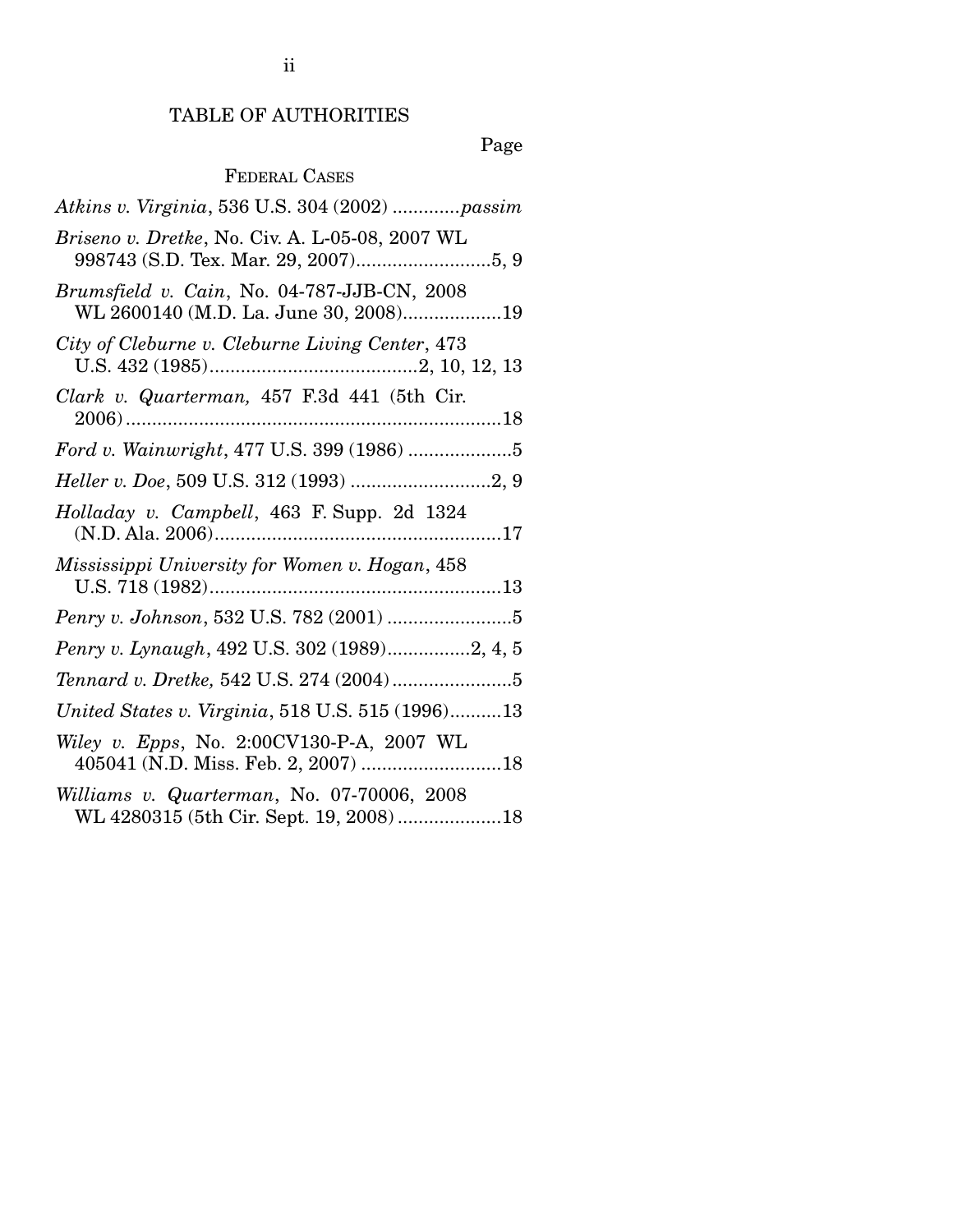### TABLE OF AUTHORITIES – Continued

#### Page

#### STATE CASES

| Brown v. State, 959 So.2d 146 (Fla. 2007)18                                            |  |
|----------------------------------------------------------------------------------------|--|
| Ex parte Briseno, 135 S.W.3d 1 (Tex. Crim. App.                                        |  |
| Lambert v. State, 126 P.3d 646 (Okla. Crim.                                            |  |
| Neal v. State, 256 S.W.3d 264 (Tex. Crim. App.                                         |  |
| <i>State v. White, 885 N.E. 2d 905 (Ohio 2008) 17</i>                                  |  |
| Van Tran v. State, No. W200501334CCAR3PD,<br>2006 WL 3327828 (Tenn. Crim. App. Nov. 9, |  |
|                                                                                        |  |
|                                                                                        |  |

#### OTHER AUTHORITIES

| The American Association on Intellectual and         |
|------------------------------------------------------|
| Developmental Disabilities, User's Guide:            |
| Mental Retardation: Definition, Classifica-          |
| <i>tion, and Systems of Supports</i> $(2007)$ 15, 16 |
|                                                      |

- American Association on Mental Deficiency, *Classification in Mental Retardation* (Herbert J. Grossman ed., 1983)....................................11
- American Association on Mental Deficiency, *Manual on Terminology and Classification in Mental Retardation* (1973)......................................11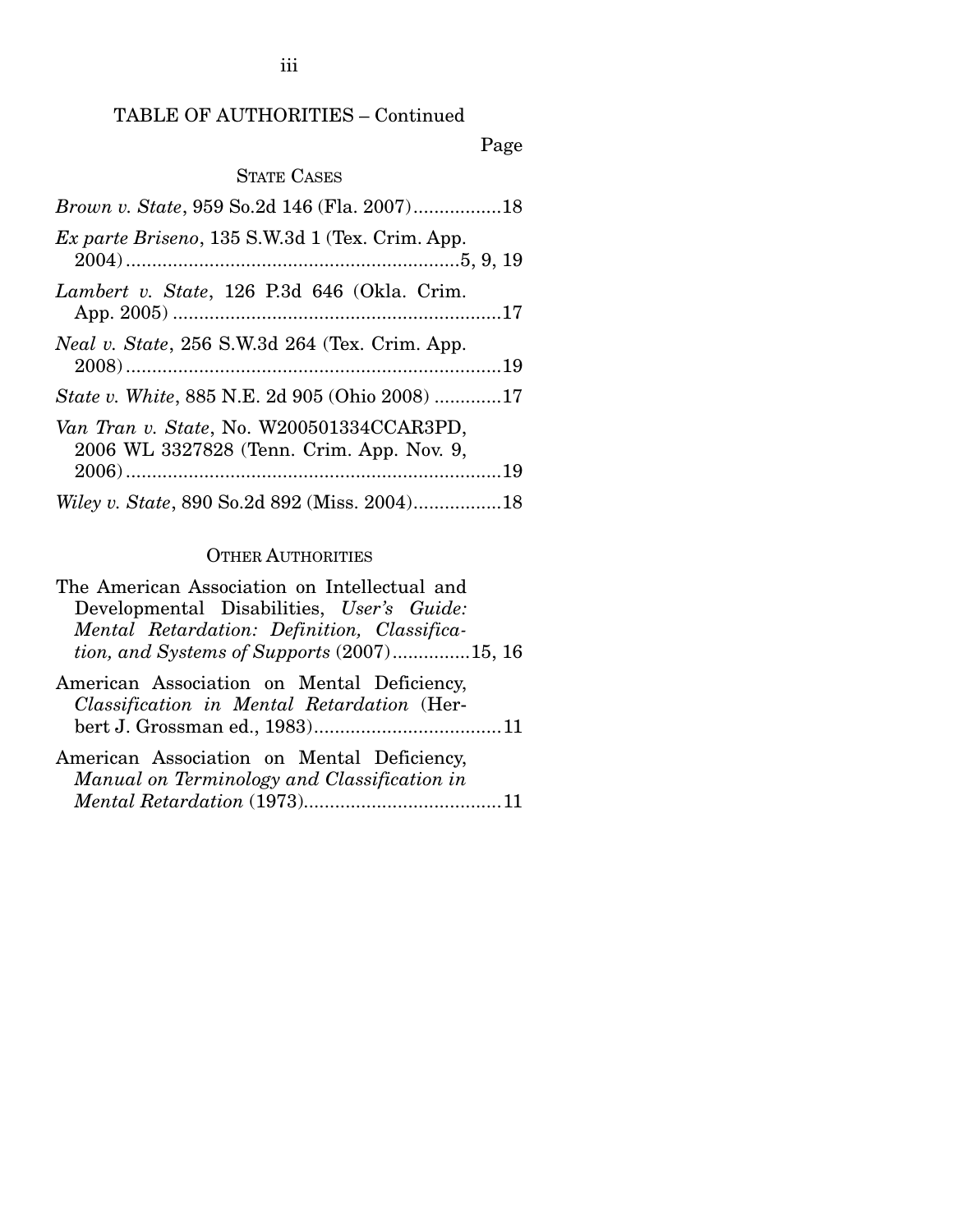iv

# TABLE OF AUTHORITIES – Continued

Page

| The American Association on Mental Retarda-<br>tion, Mental Retardation: Definition, Classi-<br>fication, and Systems of Supports (10th ed.           |
|-------------------------------------------------------------------------------------------------------------------------------------------------------|
| The American Association on Mental Retarda-<br>tion, Mental Retardation: Definition, Classi-<br>fication, and Systems of Supports (9th ed.<br>$1992)$ |
| American Psychiatric Association, Diagnostic<br>and Statistical Manual of Mental Disorders                                                            |
| American Psychological Association, Manual of<br>Diagnosis and Professional Practice in Men-<br>tal Retardation (John W. Jacobson and                 |
| Walter Fernald, The Burden of Feebleminded-<br>ness, 17 J. Psycho-Aesthenics 87 (1912) 10                                                             |
| Handbook of Mental Illness in the Mentally<br>Retarded (Frank J. Menolascino & Jack A.                                                                |
| Kaplan & Sadock's Comprehensive Textbook of<br>Psychiatry, Vol. 2 (B. Sadock & V. Sadock                                                              |
| Steven Reiss & J. Szyszko, Diagnostic Over-<br>shadowing and Professional Experience with<br>Mentally Retarded Persons, 87 Am. J. Mental              |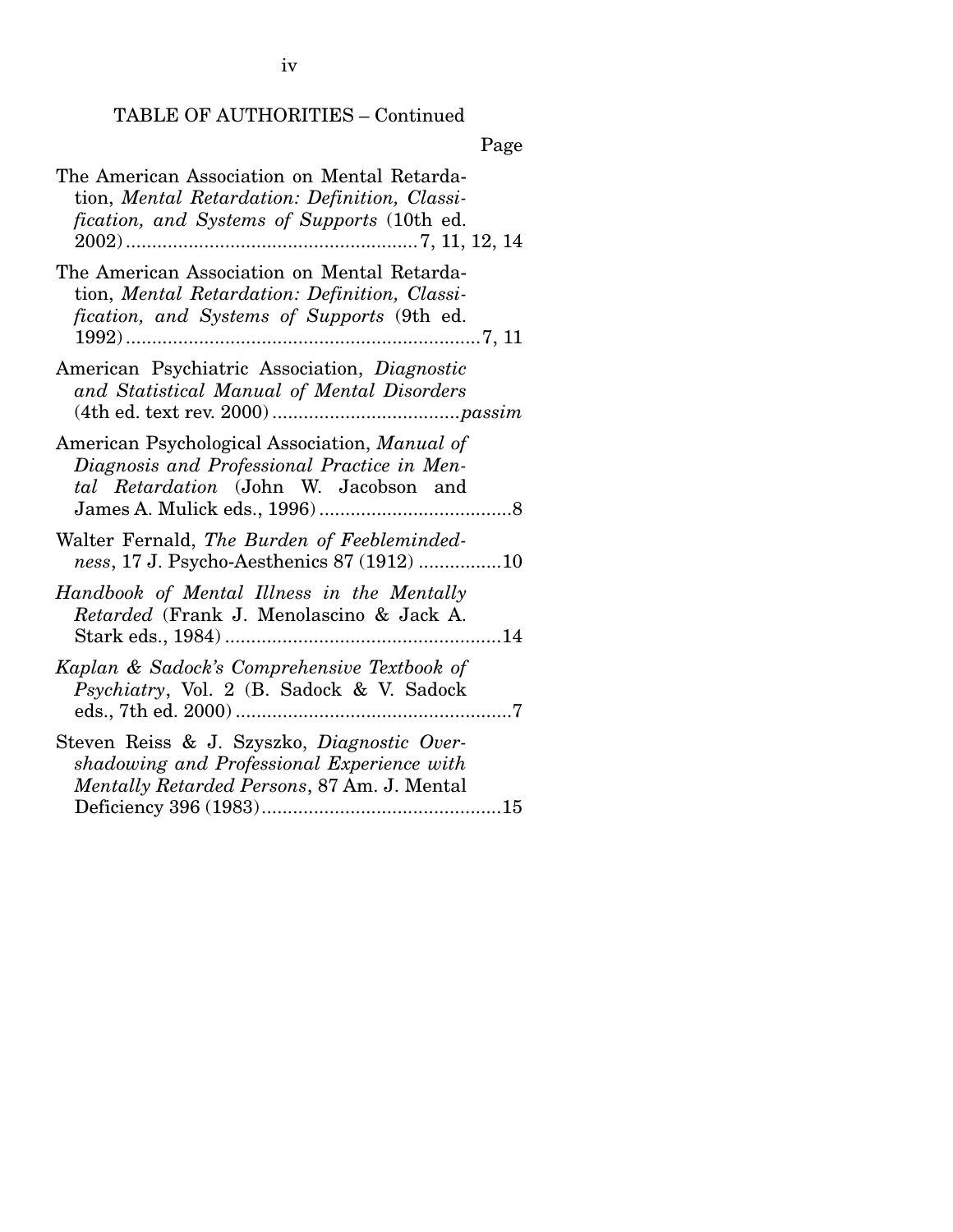# TABLE OF AUTHORITIES – Continued

| ×<br>٧ |
|--------|
|--------|

| Robert L. Schalock et al., The Renaming of            |
|-------------------------------------------------------|
| Mental Retardation: Understanding the                 |
| <i>Change to the Term Intellectual Disability, 45</i> |
| Intell. & Developmental Disabilities 116              |
|                                                       |
| Robert L. Schalock & Ruth Luckasson, <i>Clinical</i>  |
| <i>Judgment</i> (The American Association on          |
|                                                       |
| Michael S. Sorgen, The Classification Process         |
| and its Consequences, in The Mentally Re-             |
| tarded Citizen and the Law (Michael Kindred           |
|                                                       |
| James W. Trent, Jr., Inventing the Feeble Mind:       |
| A History of Mental Retardation in the                |
|                                                       |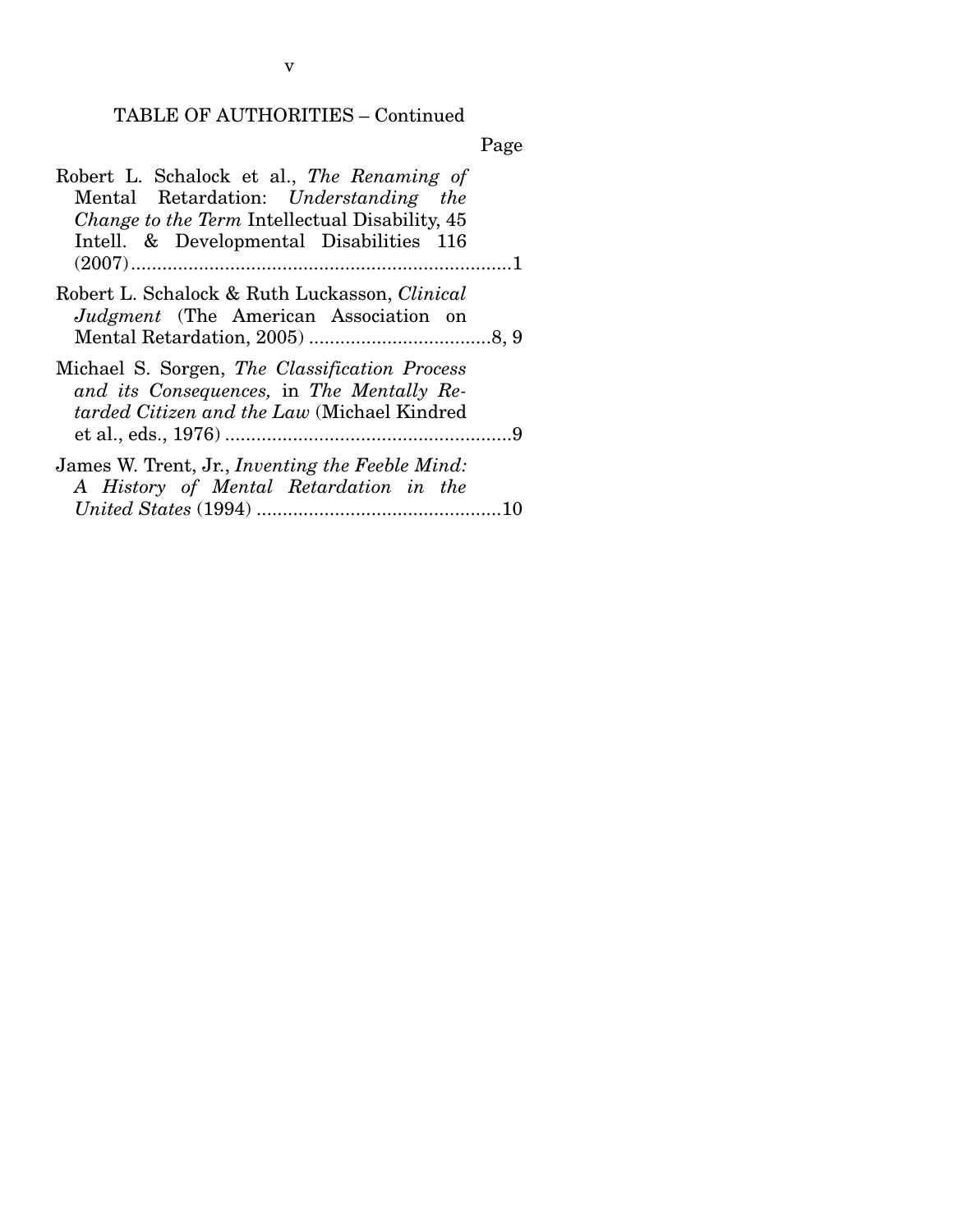#### **INTEREST OF** *AMICI CURIAE*<sup>1</sup>

 **The American Association on Intellectual and Developmental Disabilities (AAIDD)** (formerly The American Association on Mental Retardation, AAMR), founded in 1876, is the Nation's oldest and largest organization of mental disability professionals in the field of mental retardation.<sup>2</sup> AAIDD has longstanding concerns about constitutional and statutory protections for people with mental disabilities, and mental retardation in particular, in the criminal justice system. AAIDD (as the AAMR) has appeared as *amicus curiae* before this Court in numerous cases, including *Atkins v. Virginia*, 536 U.S. 304 (2002).

 AAIDD is also the organization that has formulated the professionally accepted definition of mental retardation that is used by professionals in every state. Its definition has also been used by this Court

<sup>&</sup>lt;sup>1</sup> This brief was written entirely by counsel for *amici*, as listed on the cover, and not by counsel for any party. No outside contributions were made to the preparation or submission of this brief. The parties were notified ten days prior to the due date of this brief of the intention to file. All parties have given written consent to the filing of this brief.

<sup>&</sup>lt;sup>2</sup> Clinicians increasingly employ the term "intellectual" disability." This brief refers to "mental retardation," since *Atkins* employs that term. *See* Robert L. Schalock et al., *The Renaming of* Mental Retardation: *Understanding the Change to the Term*  Intellectual Disability, 45 Intell. & Developmental Disabilities 116 (2007) (explaining that change in terminology within AAIDD involves no change in definition).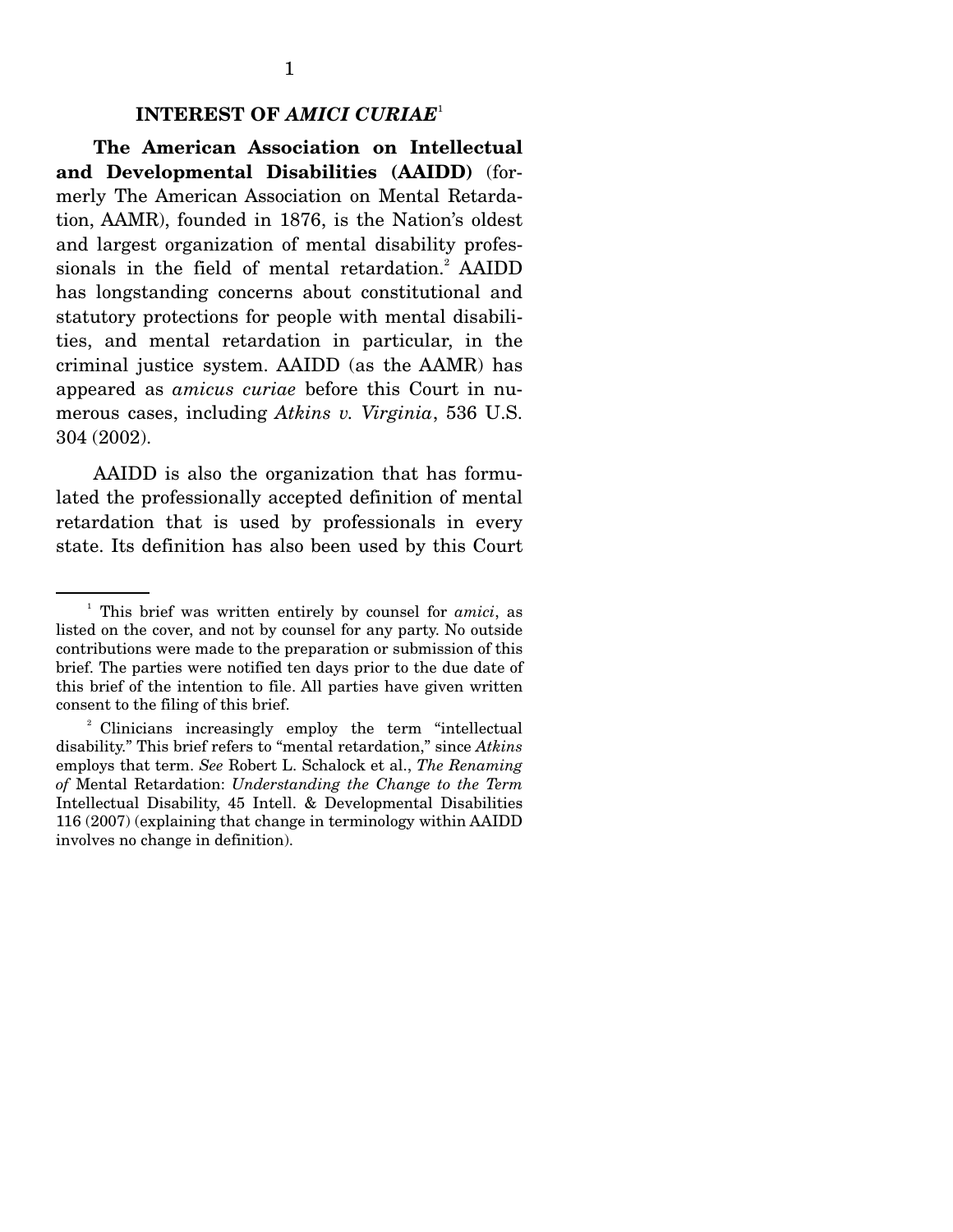in resolving cases involving a number of legal issues that affect people with mental retardation. *See, e.g., Atkins v. Virginia*, 536 U.S. at 308 n.3; *Heller v. Doe*, 509 U.S. 312, 322 (1993); *Penry v. Lynaugh*, 492 U.S. 302, 308 n.1 (1989); *City of Cleburne v. Cleburne Living Center*, 473 U.S. 432, 442 n.9 (1985). Both as the formulator of the professional definition and as an organization vitally concerned about maintaining appropriate professional standards in the diagnosis of mental retardation, AAIDD has a strong interest in the manner in which *Atkins* claims are evaluated by the courts.

 **The Arc of the United States** is the world's largest community based organization of and for people with intellectual and developmental disabilities. The Arc of the United States advocates for the rights and full participation of all children and adults with intellectual and developmental disabilities. It provides an array of services and support for families and individuals and includes over 140,000 members affiliated through more than 850 state and local chapters across the nation. The Arc is devoted to ensuring the civil rights of and promoting and improving supports and services for all people with intellectual and developmental disabilities.

#### **SUMMARY OF ARGUMENT**

--------------------------------- ♦ ---------------------------------

 This Court has made clear that the Eighth Amendment prohibits the execution of individuals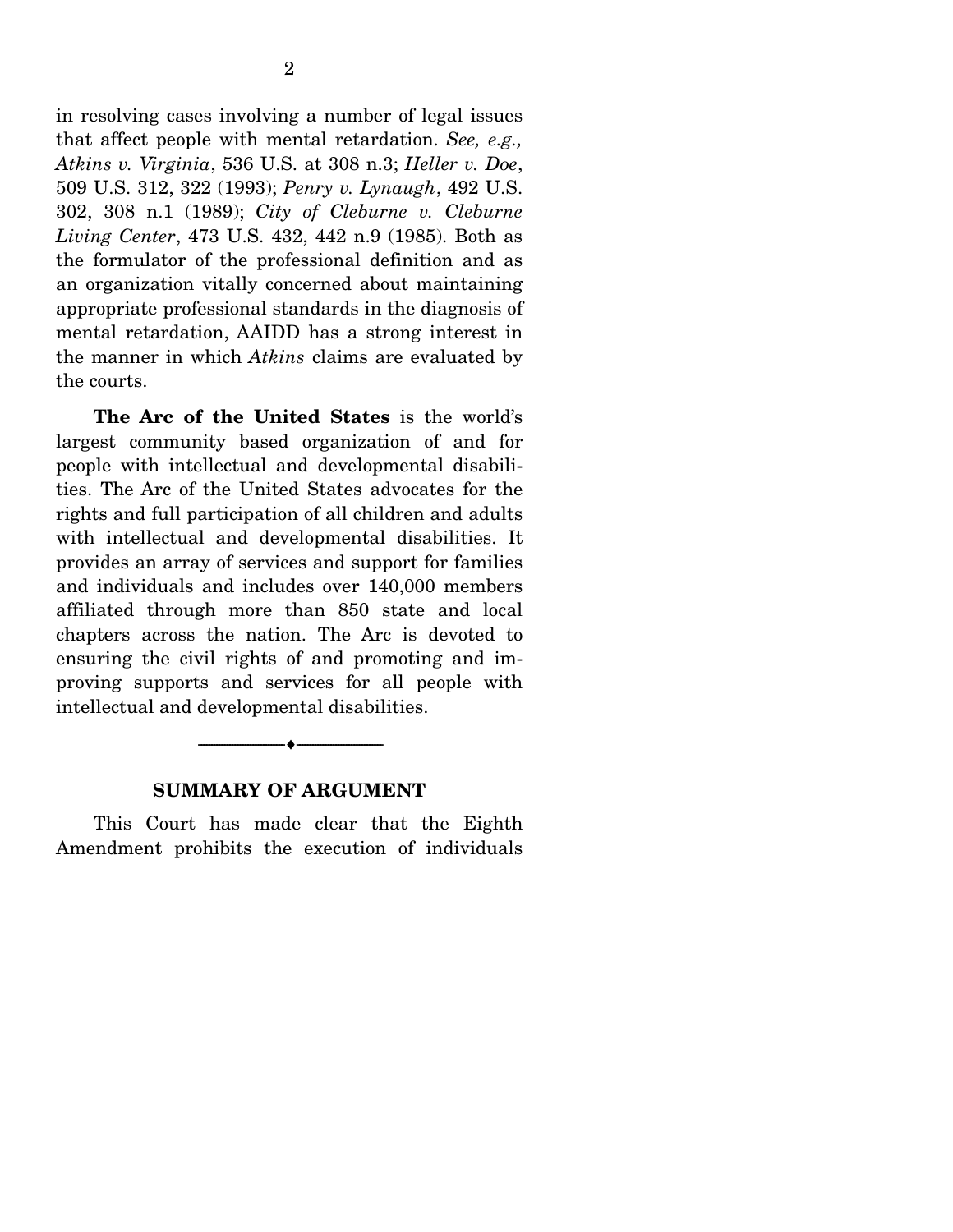who have mental retardation. The responsibility for crafting the procedures under which courts will determine whether a defendant has mental retardation have been left, in the first instance, to the States. The majority of the States have had relatively little difficulty in establishing procedures that are designed to assure even-handed evaluation of individual claims.

 A few states, however, in addition to selecting implementing procedures, have crafted their own substantive definitions of mental retardation that are incompatible with the scientific and clinical understanding of developmental disability. Whether by design or accident, the result is that many individuals who clearly meet the accepted clinical definition of mental retardation are at risk of being sentenced to death and executed. Texas is such a state.

 States that adopt non-clinical, non-scientific, and idiosyncratic definitions of mental retardation are abusing the responsibility entrusted to them in *Atkins*, and are defying the clear constitutional mandate from this Court. *Amici* agree with Petitioner that the Texas standards and procedures are inconsistent with the accepted and established scientific understanding of mental retardation. Petitioner's complaints about the misuse and misunderstanding of IQ tests are fully justified and need no amplification here. For this reason, *amici* focus entirely on misapplication of the adaptive behavior prong. Because the lower courts' treatment of that prong relies on false stereotypes about mental retardation, it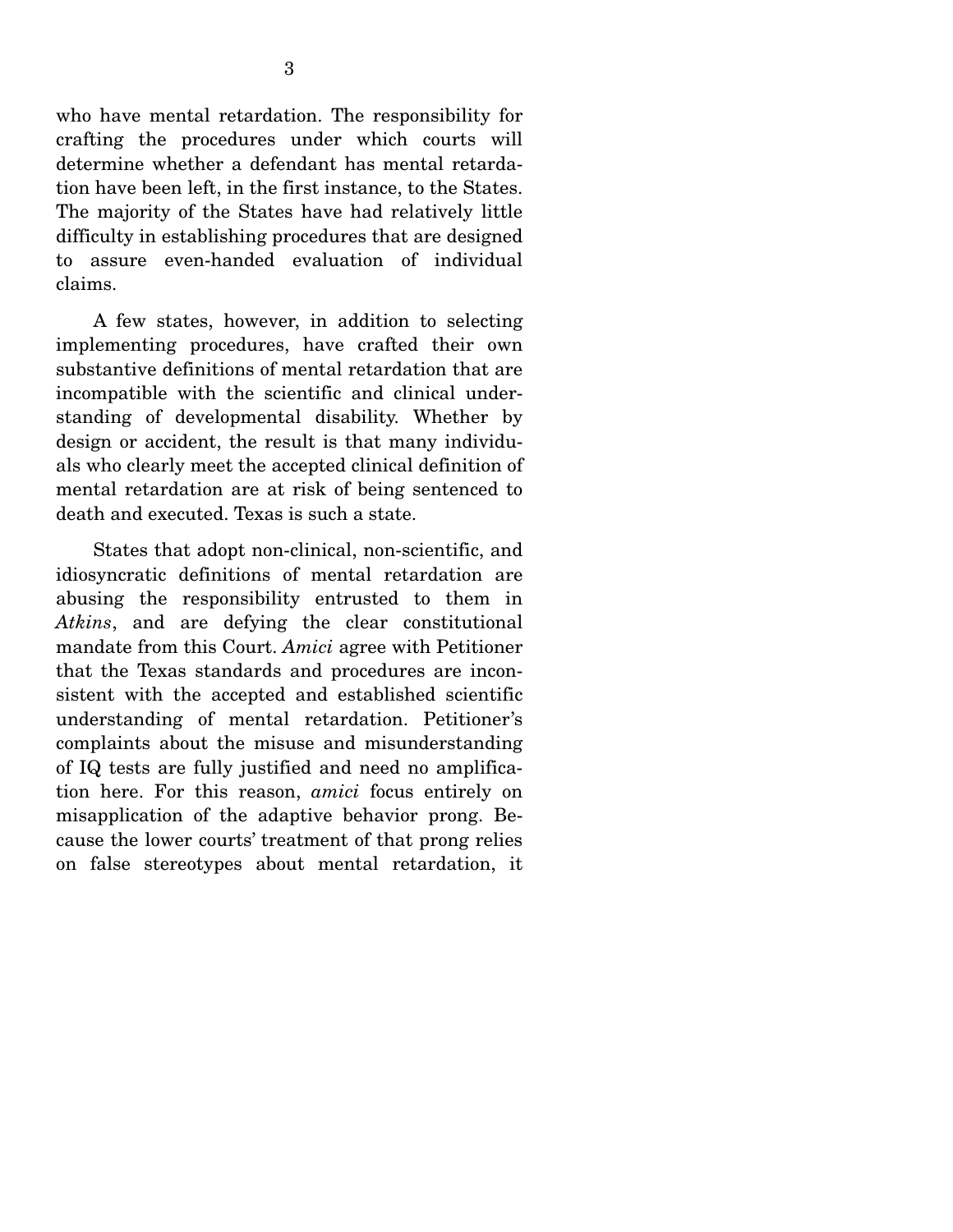grossly deviates from the clinical definition. Moreover, because similar deviations have occurred in a few other states, again due to the reliance on false stereotypes, this deviation from the clinical definition must be addressed before it is allowed to erode the protection promised by *Atkins*.

--------------------------------- ♦ ---------------------------------

# **REASONS THE WRIT SHOULD BE GRANTED**

#### **I. INTRODUCTION**

 In *Atkins v. Virginia*, 536 U.S. 304 (2002), this Court held that the consistent wave of state legislative action after *Penry v. Lynaugh*, 492 U.S. 302 (1989), established a national consensus against executions of persons with mental retardation. *Atkins*, 536 U.S. at 313-16. In doing so, the Court embraced the clinical definitions of mental retardation accepted by the AAMR (now the AAIDD) and the American Psychiatric Association. *See Atkins*, 536 U.S. at 309 n.3, 317 n.22. Thus, under *Atkins*, the Eighth Amendment protects those individuals who meet the AAIDD/AAMR criteria, or the virtually identical criteria of the Diagnostic and Statistical Manual of Mental Disorders. *See* American Psychiatric Association, *Diagnostic and Statistical Manual of Mental Disorders* 41 (4th ed. text rev. 2000) [hereinafter DSM-IV-TR].

 Since *Atkins*, most jurisdictions have adopted and applied the appropriate clinical definitions. A few states, however, have taken *Atkins*'s statement that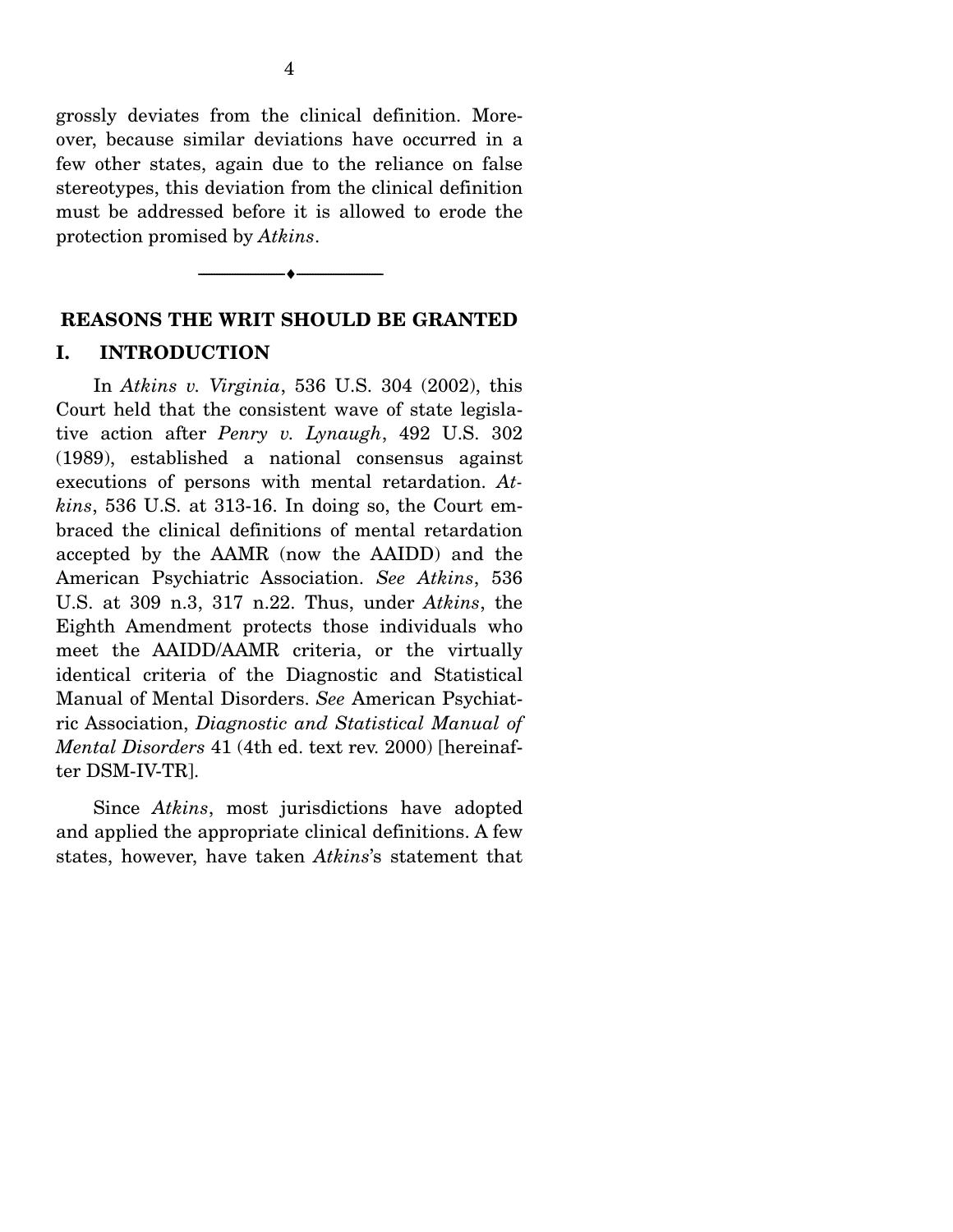lower courts and state legislatures may adopt their own procedures for "enforc[ing] the constitutional restriction*," Atkins*, 536 U.S. at 317 (quoting *Ford v. Wainwright*, 477 U.S. 399 (1986)), as license to embrace definitions of mental retardation that deviate from, and are more restrictive than, accepted clinical definitions and practices. These deviations from the clinical understanding of mental retardation have had the effect of excluding some individuals who clearly fall within the class protected by *Atkins*. Several of these states, including Texas, are among the states that this Court identified as holdouts to the national consensus. *Id.* at 316 n.20. The reluctance of Texas courts to follow this Court's mandate in *Atkins* echoes their decade-long resistance to this Court's clear teachings in *Penry v. Lynaugh*, 492 U.S. 302 (1989) ("*Penry I*"). *See, e.g*., *Tennard v. Dretke,* 542 U.S. 274 (2004); *Penry v. Johnson*, 532 U.S. 782  $(2001)$  ("*Penry II*").<sup>3</sup>

 *Amici* submit this brief to provide the Court with the accepted principles underlying the clinical definition of mental retardation, and to contrast the lower court decisions in this case – and others – with those principles. If not corrected by this Court, the state and federal court opinions in *Briseno*, *see Briseno v. Dretke*, No. Civ. A. L-05-08, 2007 WL 998743 (S.D. Tex. Mar. 29, 2007); *Ex parte Briseno*, 135 S.W.3d 1

<sup>3</sup> *Amici* in the present case were among the *amici* before this Court in the cases seeking compliance with the holding of *Penry I*.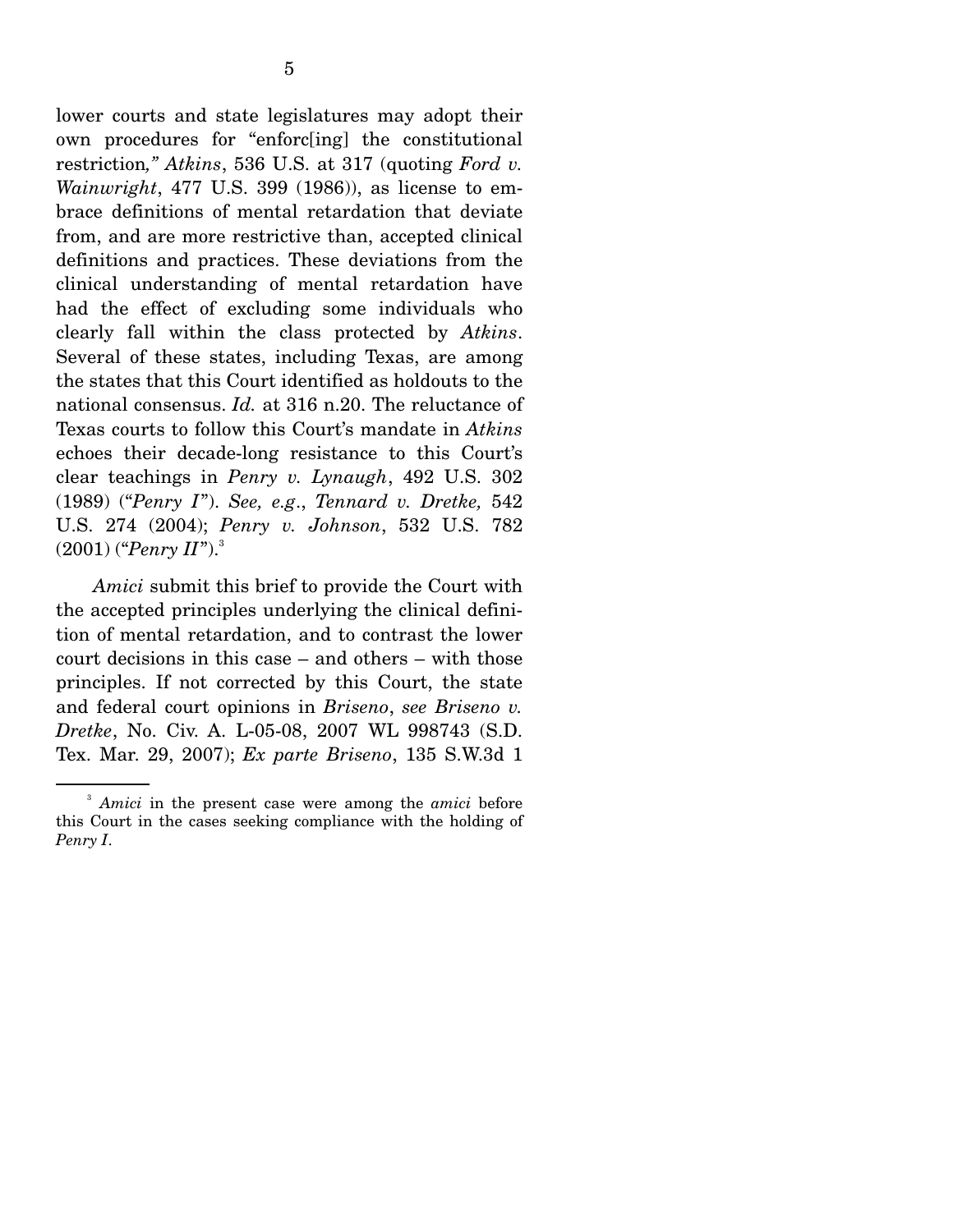(Tex. Crim. App. 2004), may become a source of misunderstanding of mental retardation for other courts, and a roadmap for those courts that wish to deny *Atkins* relief to a defendant whose condition clearly falls within the clinically accepted definition.

 This case provides the Court with an appropriate vehicle to remind lower courts that fidelity to the holding of *Atkins* requires even-handed application of the definition *Atkins* embraced, and requires adherence to the scientific and clinical understanding of mental retardation that are its foundation. While *Atkins* allowed state legislatures and courts to adopt procedures for "enforcing the constitutional restriction," *Atkins*, 536 U.S. at 317, it did not give states license to narrow the class of persons who fall within the constitutional prohibition and to exclude some who, in fact, have mental retardation. Unless the Court acts to affirm *Atkins*'s meaning, persons whom any reasonable clinician would deem to have mental retardation will be erroneously and unconstitutionally determined to be death eligible.

#### **II. THE DEFINITION AND CLINICAL UNDER-STANDING OF MENTAL RETARDATION.**

 The AAIDD definition of mental retardation is the starting point for any discussion of appropriate diagnosis or classification. The definition provides: "Mental retardation is a disability characterized by significant limitations both in intellectual functioning and in adaptive behavior as expressed in conceptual,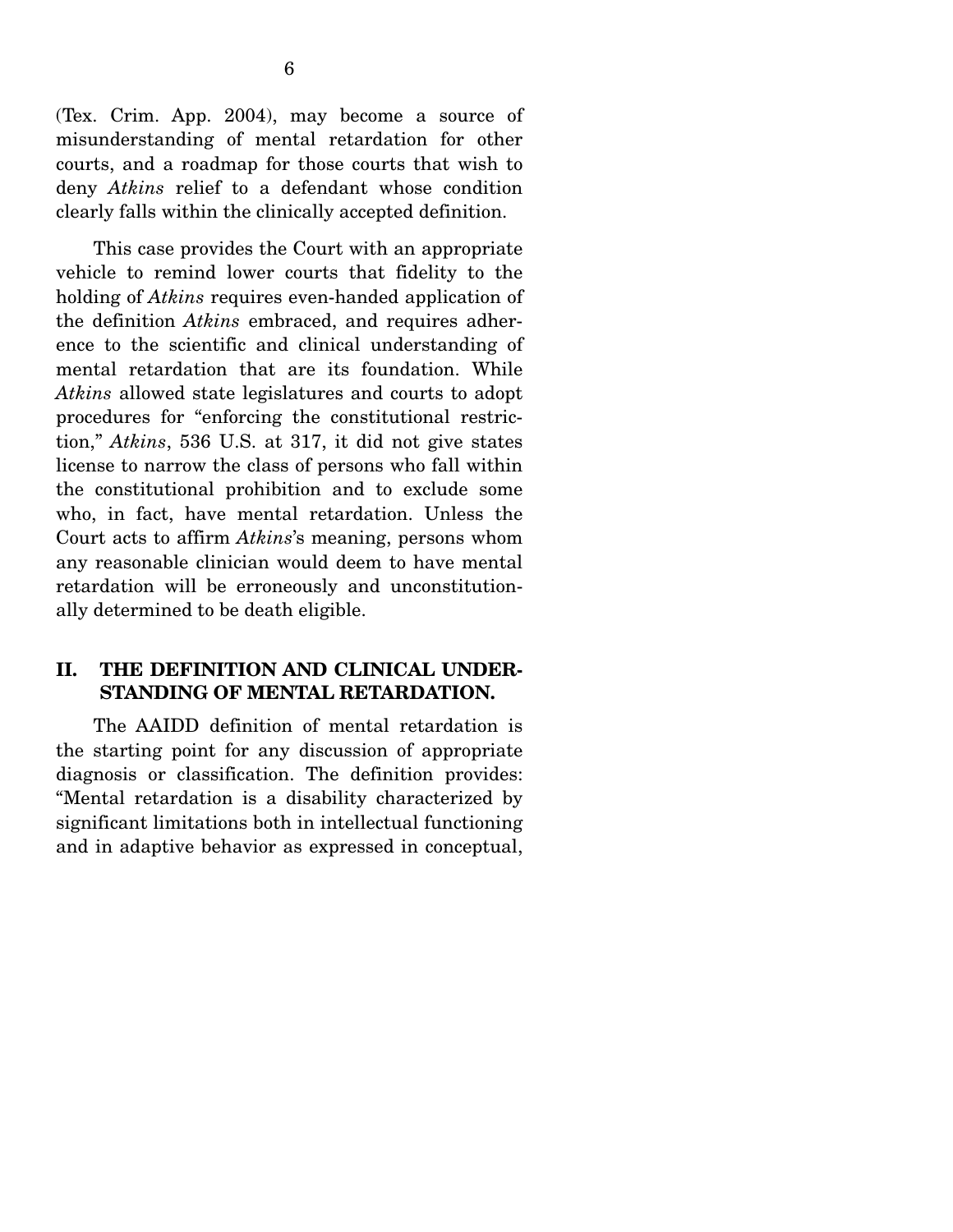social, and practical adaptive skills. This disability originates before age 18." AAMR, *Mental Retardation: Definition, Classification, and Systems of Supports* 1 (10th ed. 2002) [hereinafter AAMR  $2002$ ].<sup>4</sup>

This definition has three prongs.

 The first prong involves intellectual functioning, and a "significant limitation" in intellectual functioning requires that the measured intelligence of the individual fall at least two standard deviations below the mean.<sup>5</sup> The measurement of intellectual

<sup>&</sup>lt;sup>4</sup> This definition encompasses the same group of individuals as previous definitions propounded by AAMR. *See, e.g.,* AAMR, *Mental Retardation: Definition, Classification, and Systems of Supports* 1 (9th ed. 1992). It also follows the same basic contours as the American Psychiatric Association's *Diagnostic and Statistical Manual of Mental Disorders*. *See* DSM-IV-TR, *supra*, at 41.

 $^{\rm 5}$   $Atkins$  noted that "an IQ between 70 and 75 or lower . . . is typically considered the cutoff IQ score for the intellectual function prong of the mental retardation definition." 536 U.S. at 309 n.5 (citing 2 *Kaplan & Sadock's Comprehensive Textbook of Psychiatry* 2952 (B. Sadock & V. Sadock eds., 7th ed. 2000)). The same requirement that measured intelligence fall within a range below an IQ of 70 to 75 was also found in previous editions of the AAMR manual. *See, e.g.,* AAMR, *Mental Retardation: Definition, Classification, and Systems of Supports* 14 (9th ed. 1992) (defining significantly subaverage intellectual functioning as "approximately 70 to 75 or below"). It is also consistent with the requirements of the American Psychiatric Association's diagnostic manual.

Significantly subaverage intellectual functioning is defined as an IQ of about 70 or below. . . . It should be noted that there is a measurement error of approximately 5 points in assessing IQ, although this may (Continued on following page)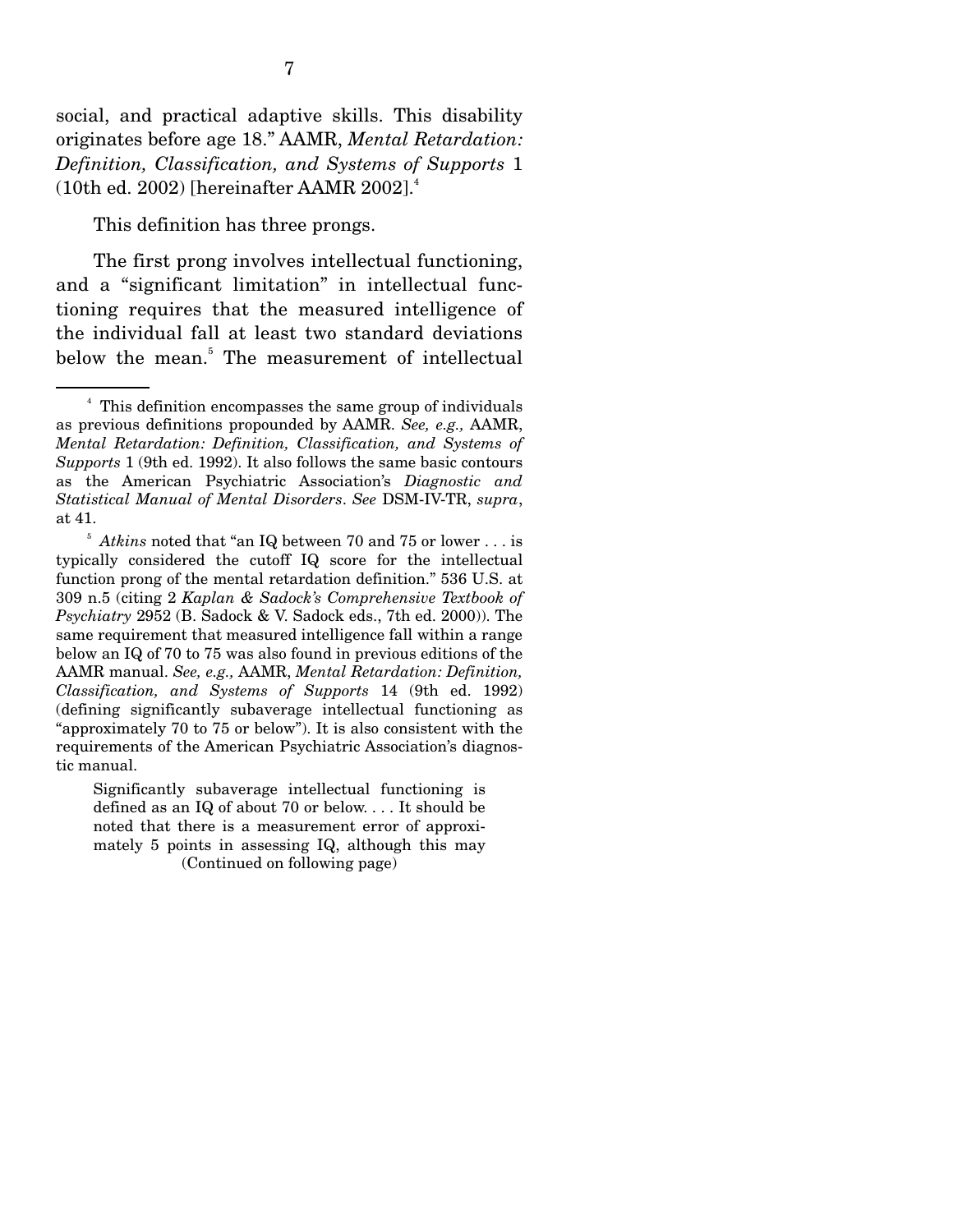functioning is evaluated through careful assessment of the individual's scores on IQ tests. These psychometric instruments allow an experienced clinician to assess whether the individual meets the requirements of the definition's first prong. Since there are minor differences in scoring among the IQ tests employed, and because other factors can affect the reliability of the raw IQ score, the clinical judgment of an experienced mental retardation professional is essential in assuring accuracy in the interpretation of test results. Robert L. Schalock & Ruth Luckasson, *Clinical Judgment* 5-6 (AAMR, 2005).

 The second prong of the definition requires that an individual must have significant limitations in adaptive behavior in order to be classified as having mental retardation. This requirement is designed to make sure that the individual's IQ score is a reflection of a real-world disability, and not merely a testing anomaly. The focus of the clinical inquiry regarding this second prong is to determine whether there are significant things that the individual being

vary from instrument to instrument (e.g., a Wechsler IQ of 70 is considered to represent a range of 65-75). Thus, it is possible to diagnose Mental Retardation in individuals with IQs between 70 and 75 who exhibit significant deficits in adaptive behavior.

DSM-IV-TR, *supra*, at 41-42. *See also* American Psychological Association, *Manual of Diagnosis and Professional Practice in Mental Retardation* 15 (John W. Jacobson and James A. Mulick eds., 1996).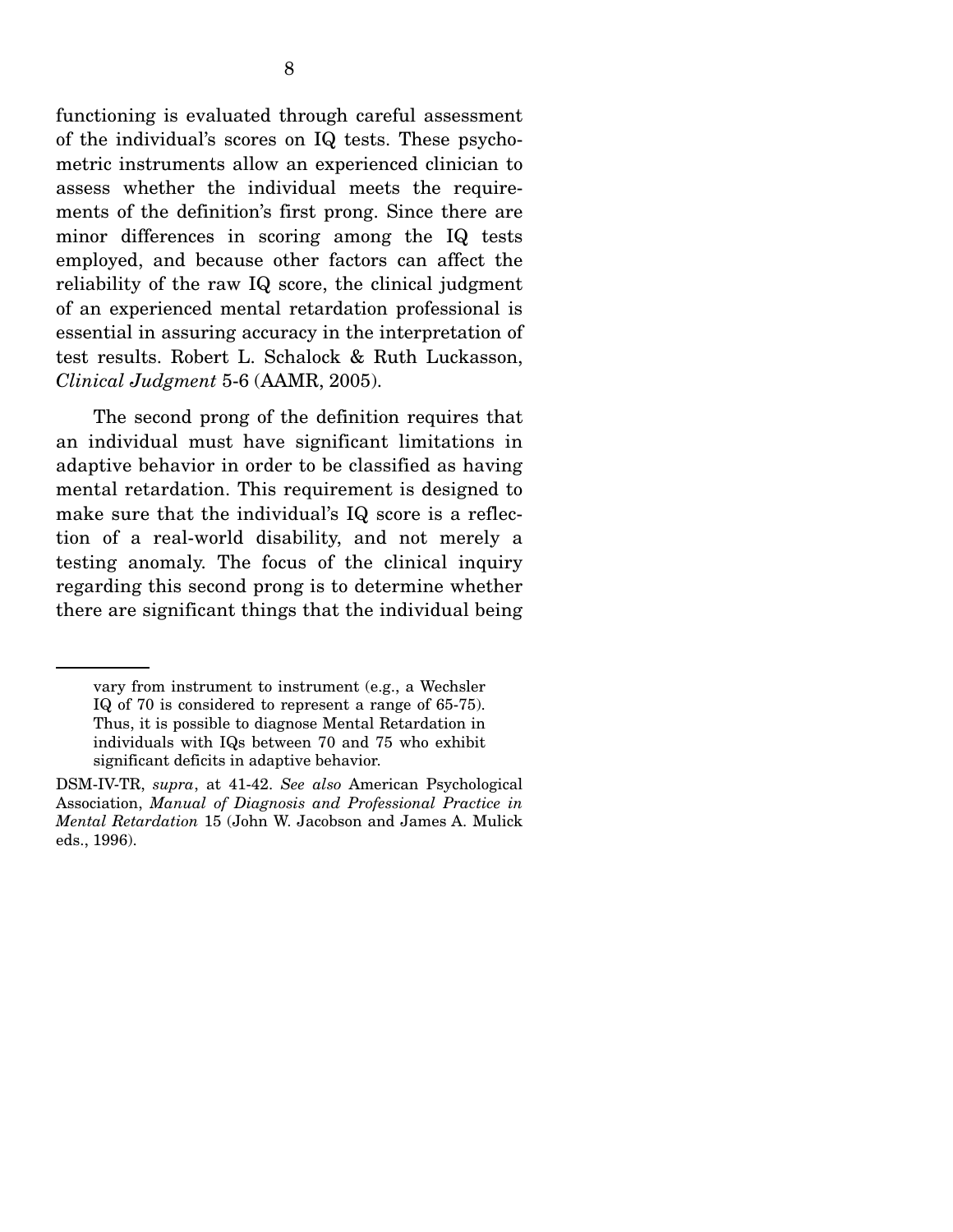evaluated cannot do that someone without his disability can do. Because a gross misunderstanding of this prong of the definition is at the heart of the erroneous judgments by the courts below in this case, and of the erroneous guidance that other lower courts will glean from the *Briseno* opinions, *amici* focus on the adaptive functioning prong in the remainder of this brief.

 The third prong of the definition requires that the disability manifested at birth or during the individual's childhood. Application of the third prong is not at issue at all in *Briseno*.

 This Court has correctly observed that diagnosing whether an individual has mental retardation is less complex than the diagnosis of many forms of mental illness. *Heller*, 509 U.S. at 321-22. Moreover, there are objective measures of intellectual functioning (IQ tests), as well as a history of performance, behavior, and observations by others regarding deficits in adaptive skills. Individual assessment, however, still requires careful clinical judgment. Schalock & Luckasson, *supra,* at 5-6. Consequently, it is crucial to prevent stereotypes about people who have mental retardation from clouding or distorting individual assessment. $6$ 

<sup>&</sup>lt;sup>6</sup> The problems caused by stereotyping have long been recognized in the field of mental retardation. *See, e.g.*, Michael S. Sorgen, *The Classification Process and its Consequences,* in *The Mentally Retarded Citizen and the Law* 215, 215-16 (Michael Kindred et al., eds., 1976). False stereotypes have played a major role in buttressing the cruel and discriminatory treatment (Continued on following page)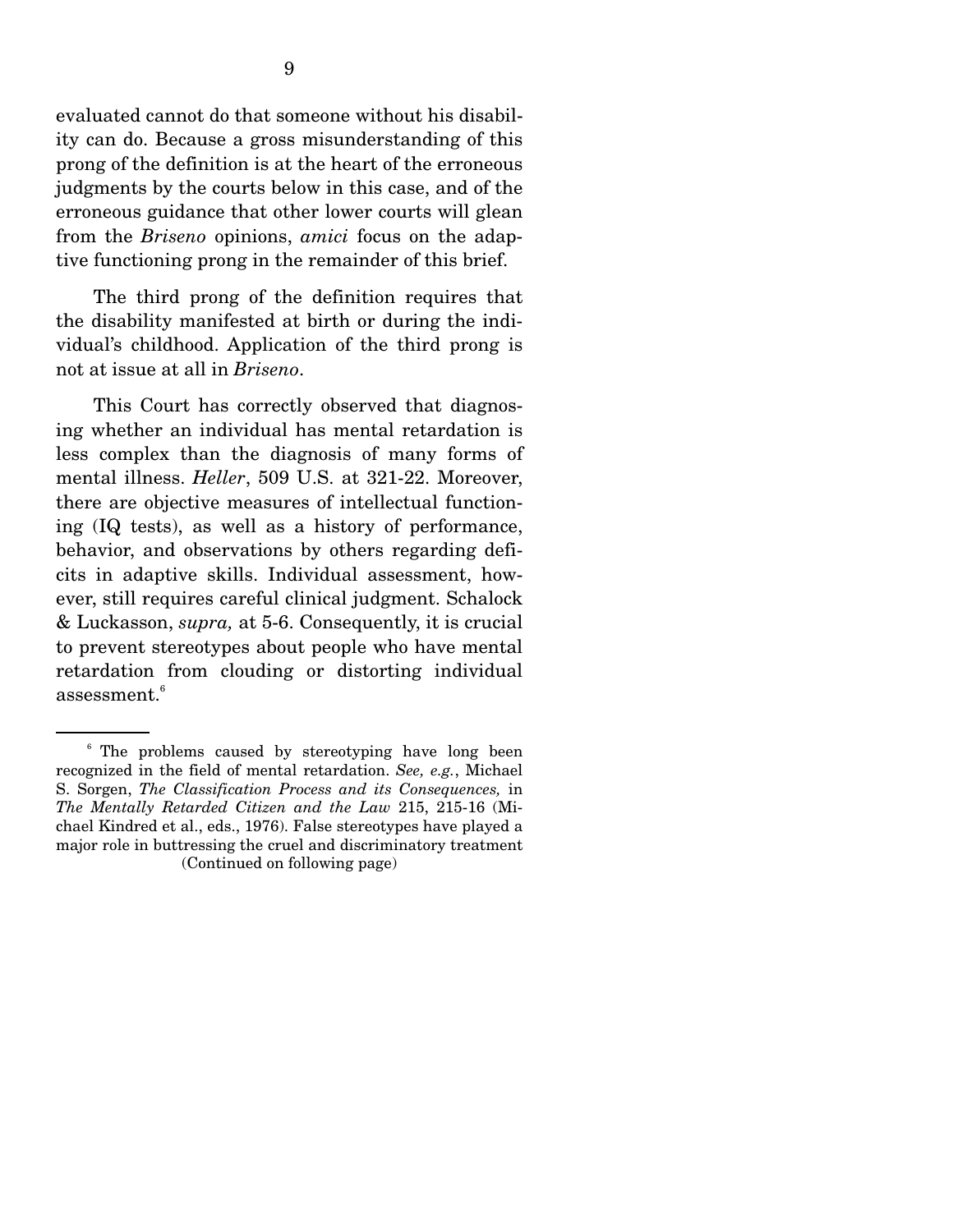#### **III. THE ROLE OF ADAPTIVE BEHAVIOR IN MENTAL RETARDATION EVALUATIONS.**

#### **A. Evaluations of adaptive functioning under the clinical definition of mental retardation necessarily focus on the individual's** *deficits***.**

To fall within the definition of mental retardation, an individual's diminished intellectual functioning must involve actual impairment in the skills involved in everyday living. As this Court has observed, "those who are mentally retarded have a reduced ability to cope with and function in the everyday world." *Cleburne*, 473 U.S. at 442. The task of courts evaluating *Atkins* claims includes determining whether the reduced intellectual ability indicated

individuals with mental retardation have too often received. *See generally Cleburne*, 473 U.S. at 454 (Stevens, J., concurring) ("[A] history of unfair and often grotesque mistreatment."); James W. Trent, Jr., *Inventing the Feeble Mind: A History of Mental Retardation in the United States* (1994) (describing the evolving definition of mental retardation and the stereotypes associated with developmental disability). False stereotyping prompted leaders of our field in the eugenics era to claim, for example, that "[t]he feeble-minded are a parasitic, predatory class, never capable of self-support or of managing their own affairs. . . . They cause unutterable sorrow at home and are a menace and danger to the community." Walter Fernald, *The Burden of Feeblemindedness*, 17 J. Psycho-Aesthenics 87, 90 (1912). History has thoroughly discredited such views. It is similarly false to assume or conclude that every person who has mental retardation possesses the same lack of skills or abilities. *See infra* note 8.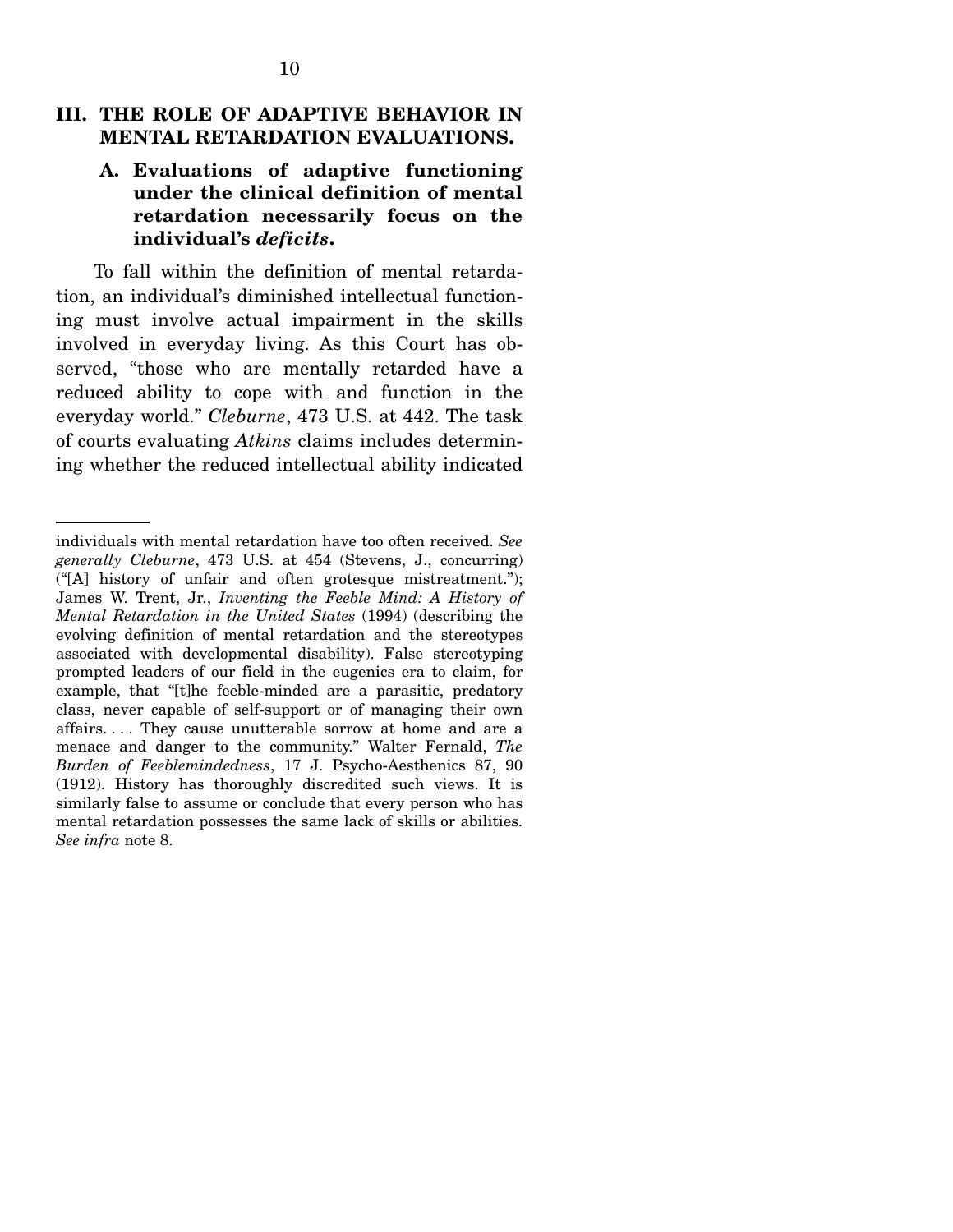by IQ testing had a significant impact on the individual's practical skills and functioning.<sup>7</sup>

 The adaptive behavior prong of the definition focuses on "significant *limitations . . .* in adaptive behavior." AAMR 2002, *supra,* at 1 (emphasis added); *see* DSM-IV-TR, *supra,* at 41 ("[S]ignificant *limitations* in adaptive functioning.") (emphasis added).<sup>8</sup> Thus, determining deficits in "adaptive behavior" involves the assessment of what it is that the person with intellectual impairment *cannot* do. A person with mental retardation will lack some basic skills and abilities that non-disabled individuals typically possess. However, not every individual with mental retardation will be unable to do the *same* things. This Court has long acknowledged "wide variation in the

<sup>7</sup> This may occur in two related ways. "Low intellectual abilities may be responsible for both problems in acquiring adaptive behavior skills (acquisition deficit) and/or with the appropriate use of skills that have been learned (performance deficit)." AAMR 2002, *supra*, at 75.

<sup>&</sup>lt;sup>8</sup> This focus on the individual's limitations has long been part of the definition of mental retardation. Earlier clinical formulations of the definition also consistently expressed the adaptive prong in the negative. *See, e.g.*, AAMR, *Mental Retardation: Definition, Classification, and Systems of Supports* 1 (9th ed. 1992) ("*limitations* in two or more of the . . . applicable adaptive skill areas"); American Association on Mental Deficiency [AAMD, now AAIDD], *Classification in Mental Retardation* 184 (Herbert J. Grossman ed., 1983) ("*deficits* in adaptive behavior") (emphasis added); AAMD, *Manual on Terminology and Classification in Mental Retardation* 5 (1973) ("*deficits* in adaptive behavior") (emphasis added); *see also Atkins*, 536 U.S. at 308 n.3 (adopting the clinical formulations).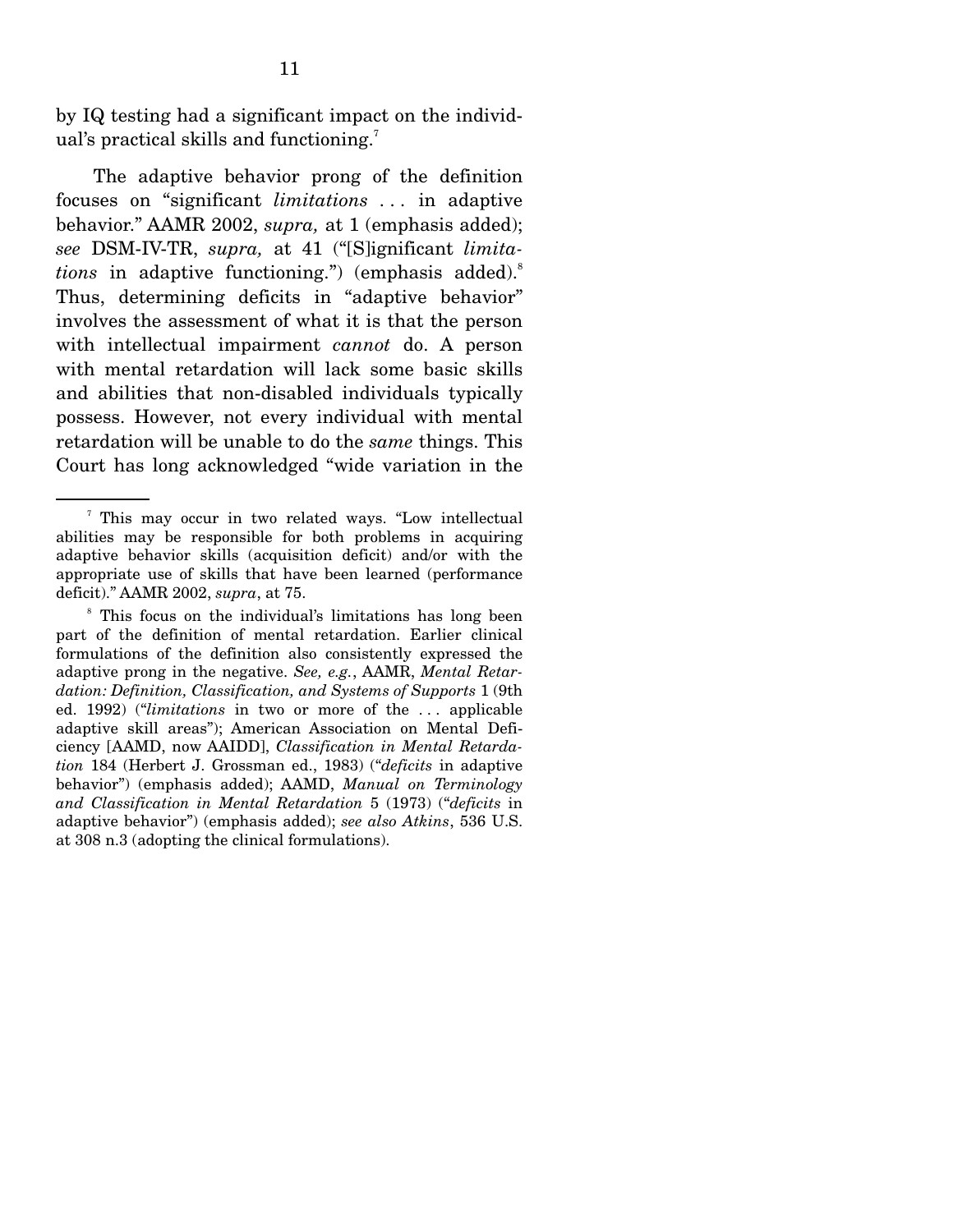abilities and needs" of people with mental retardation. *Cleburne*, 473 U.S. at 445. Individuals with intellectual impairment at approximately the same level often have quite different adaptive behavior deficits.

 Individuals who have mental retardation – like all individuals – differ substantially from one another. For each individual with mental retardation, there will be things he cannot do, but also things that he *can* do. It is one of the fundamental precepts of the field of mental retardation that "[w]ithin an individual, limitations often coexist with strengths." AAMR 2002, *supra*, at 1. Because the mixture of skills and skill deficits varies widely among persons with mental retardation, there is no clinically accepted list of common, ordinary skills or abilities that preclude a diagnosis of mental retardation. Consequently, any conclusion that a defendant could not have mental retardation because he was able to engage in a particular common activity (such as driving a car, or getting married or holding a job) is unsupported by, and, totally at odds with, the well accepted clinical understanding of mental retardation.<sup>9</sup>

<sup>&</sup>lt;sup>9</sup> Dr. Mears's testimony in Jose Briseno's case, upon which the courts below relied, is a particularly egregious example of the use of non-clinical definitions of mental retardation. He perceived "the mentally retarded" as people who cannot use a phone, cannot go to the bathroom, and cannot eat or dress themselves. *See* Reporter's Record of *Atkins* Hearing Transcript, Vol. 4, pp. 51-52 ("His daily living thing, can he drink from a cup? Can he suck from a straw? Can he feed himself with a fork? (Continued on following page)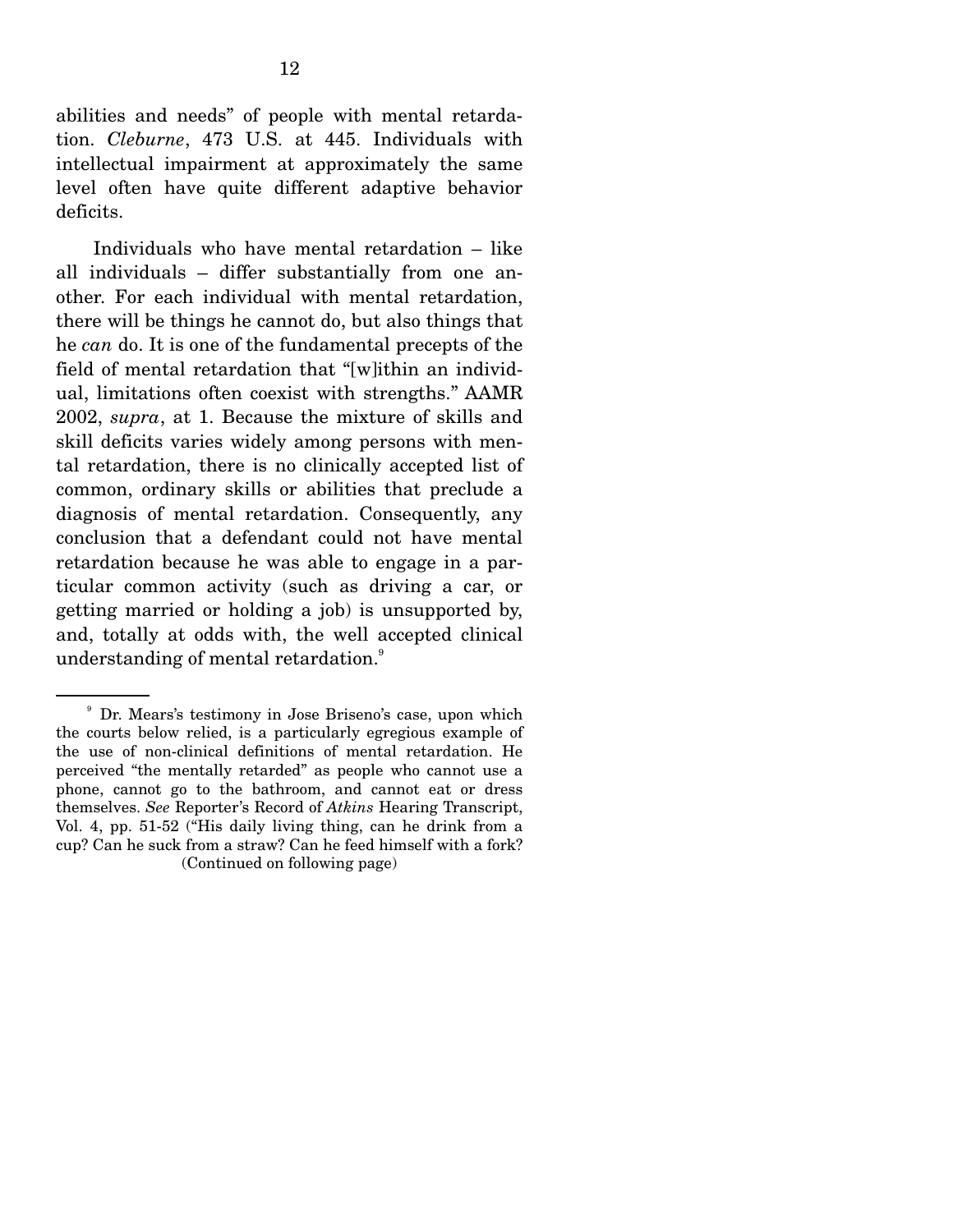Thus, the focus in assessing an individual's adaptive behavior must be on *deficits* in adaptive behavior, rather than strengths. There is simply no clinical or scientific support for the conclusion that the existence of some skills or abilities precludes the diagnosis of mental retardation. For courts to rule otherwise, and to conclude that a defendant was excluded from the protection of this Court's decision in *Atkins* because of an impression or belief that people with mental retardation are all incapable of a particular task or activity, disconnects *Atkins* from its scientific mooring. It also permits the life or death decision about an individual with an intellectual disability to be based on the same type of false stereotypes that have burdened people with mental retardation for generations. *See Cleburne*, 473 U.S. at 454- 55 (Stevens, J., concurring) (observing that people with mental retardation "have been subjected to a history of unfair and often grotesque mistreatment". Such mistreatment often results from archaic stereotypes. *See generally*, *United States v. Virginia*, 518 U.S. 515, 541 (1996) (warning of "fixed notions" about gender roles and abilities); *Mississippi University for Women v. Hogan*, 458 U.S. 718, 725 (1982) (rejecting "archaic and stereotypic notions" about gender roles).

Is toilet training – is he toilet trained or not? These are very basic things that mentally retarded people have a problem with. If they didn't have a problem with these basic things, they wouldn't be called mentally retarded."). These are precisely the kinds of false stereotypes that have plagued the field of mental retardation for many years. *See supra* note 6.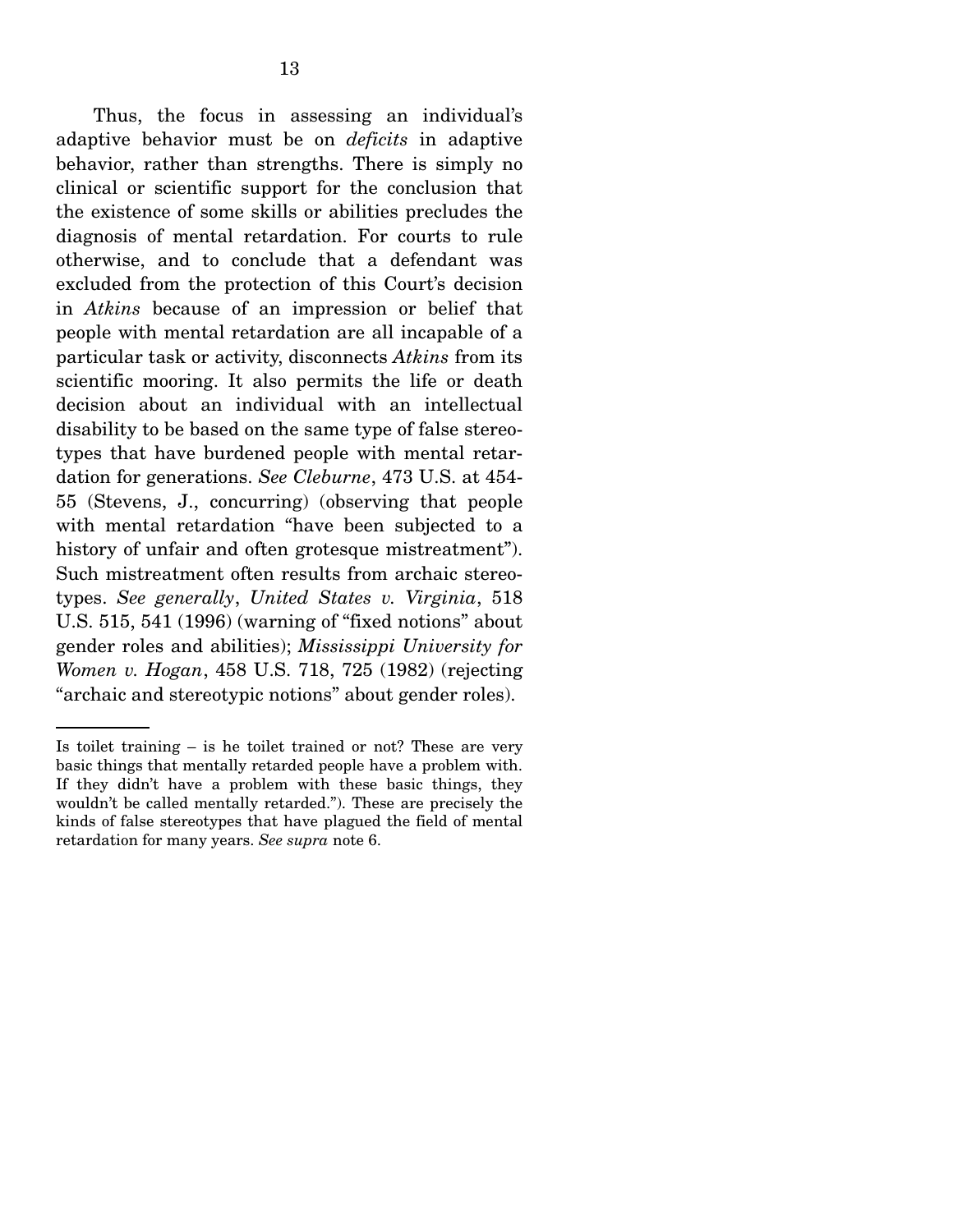#### **B. The significance of co-existing mental illness.**

 Mental retardation and mental disorders often coexist. Put differently, a substantial number of individuals who have mental retardation also have some form of mental illness. In fact, "[i]ndividuals with Mental Retardation have a prevalence of comorbid mental disorders that is estimated to be *three to four times greater* than in the general population." DSM-IV-TR, *supra,* at 45 (emphasis added); *see*  AAMR 2002, *supra,* at 172 ("[M]ental health disorders are much more prevalent [among individuals with mental retardation than] the general population.").<sup>10</sup> Correctly evaluated, this phenomenon produces a "dual diagnosis."

 The characteristics that this Court identified in *Atkins* that make defendants with mental retardation less culpable – "diminished capacities to understand and process information, to communicate, to abstract from mistakes and learn from experience, to engage in logical reasoning, to control impulses, and to understand the reactions of others," *Atkins*, 536 U.S. at 318 – do overlap with the criteria for some mental illnesses. $11$  Some courts have used this overlap as a

 $10$  The phenomenon of co-existing mental illness and mental retardation is not new, and is well-documented in the clinical literature. *See, e.g*., *Handbook of Mental Illness in the Mentally Retarded* (Frank J. Menolascino & Jack A. Stark eds., 1984).

 $11$  Characteristics of mental retardation overlap, for example, with the diagnostic criteria for antisocial personality (Continued on following page)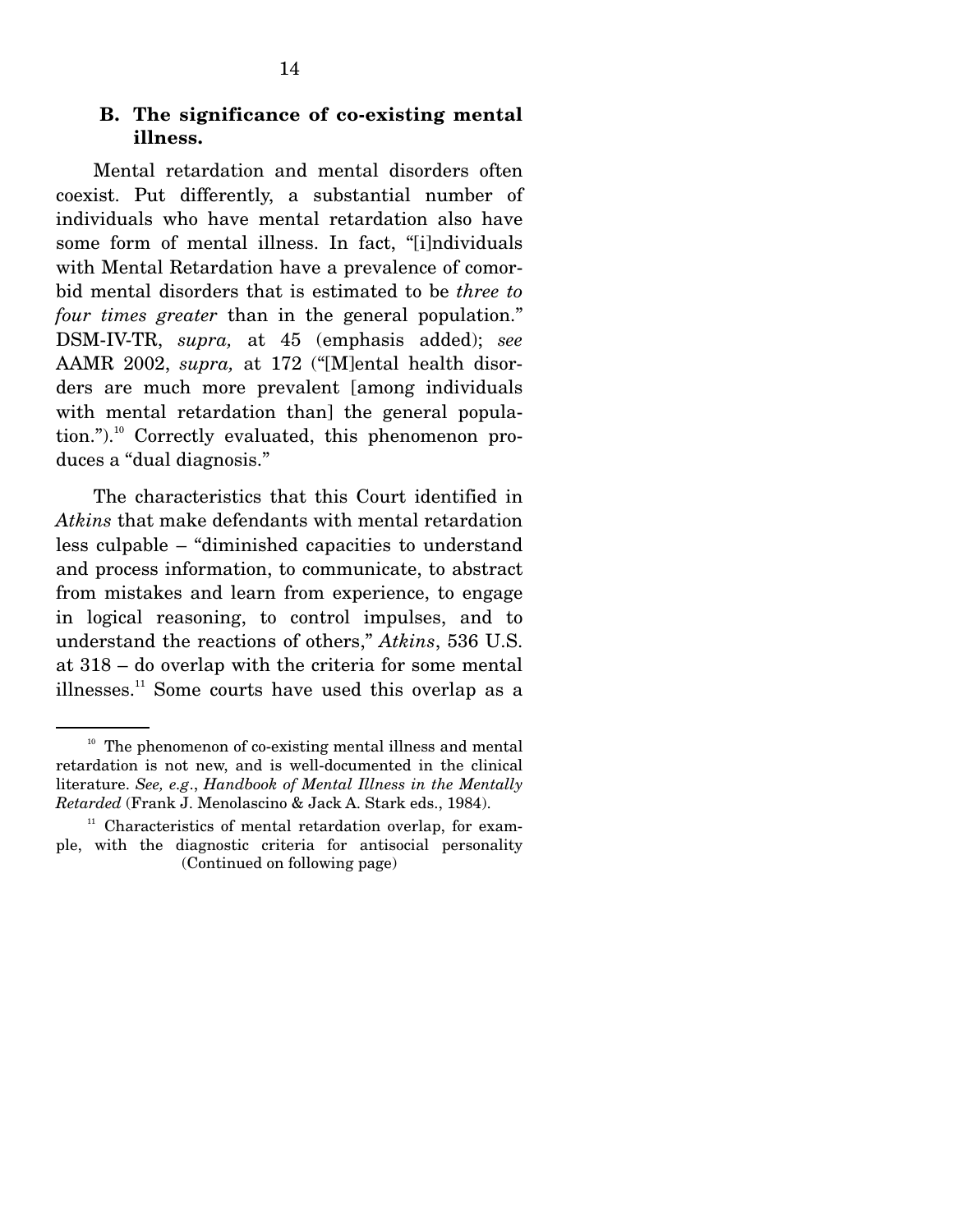basis for rejecting a valid *Atkins* claim, dismissing manifestations of limited functioning as attributable to mental illness *rather than* mental retardation. For example, in this case, Dr. Mears concluded that the manifestations of limited functioning were attributable to antisocial personality disorder, and therefore did not count toward demonstrating the existence of adaptive functioning deficits. This approach is directly contrary to accepted clinical practice.

 The general comorbidity literature recognizes that when dual diagnoses are present, there is always a risk of "diagnostic overshadowing." AAIDD, *User's Guide: Mental Retardation: Definition, Classification,*  and Systems of Supports 16  $(2007)^{12}$  In particular, with mental retardation, there is a risk of "underrecognition of intellectual impairments among individuals with depression, psychosis, or anxiety

disorder, which is defined by factors including "failure to conform to social norms with respect to lawful behaviors as indicated by repeatedly performing acts that are grounds for arrest"; "impulsivity or failure to plan ahead"; "consistent irresponsibility, as indicated by repeated failure to sustain consistent work behavior or honor financial obligations"; and "lack of remorse, as indicated by being indifferent to or rationalizing having hurt, mistreated, or stolen from another." DSM-IV-TR, *supra*, at 706.

<sup>&</sup>lt;sup>12</sup> The phenomenon of diagnostic overshadowing, and the attendant risk that the existence of mental illness may lead diagnosticians to fail to recognize an individual's mental retardation, has long been recognized in the clinical literature. *See, e.g.*, Steven Reiss & J. Szyszko, *Diagnostic Overshadowing and Professional Experience with Mentally Retarded Persons*, 87 Am. J. Mental Deficiency 396 (1983).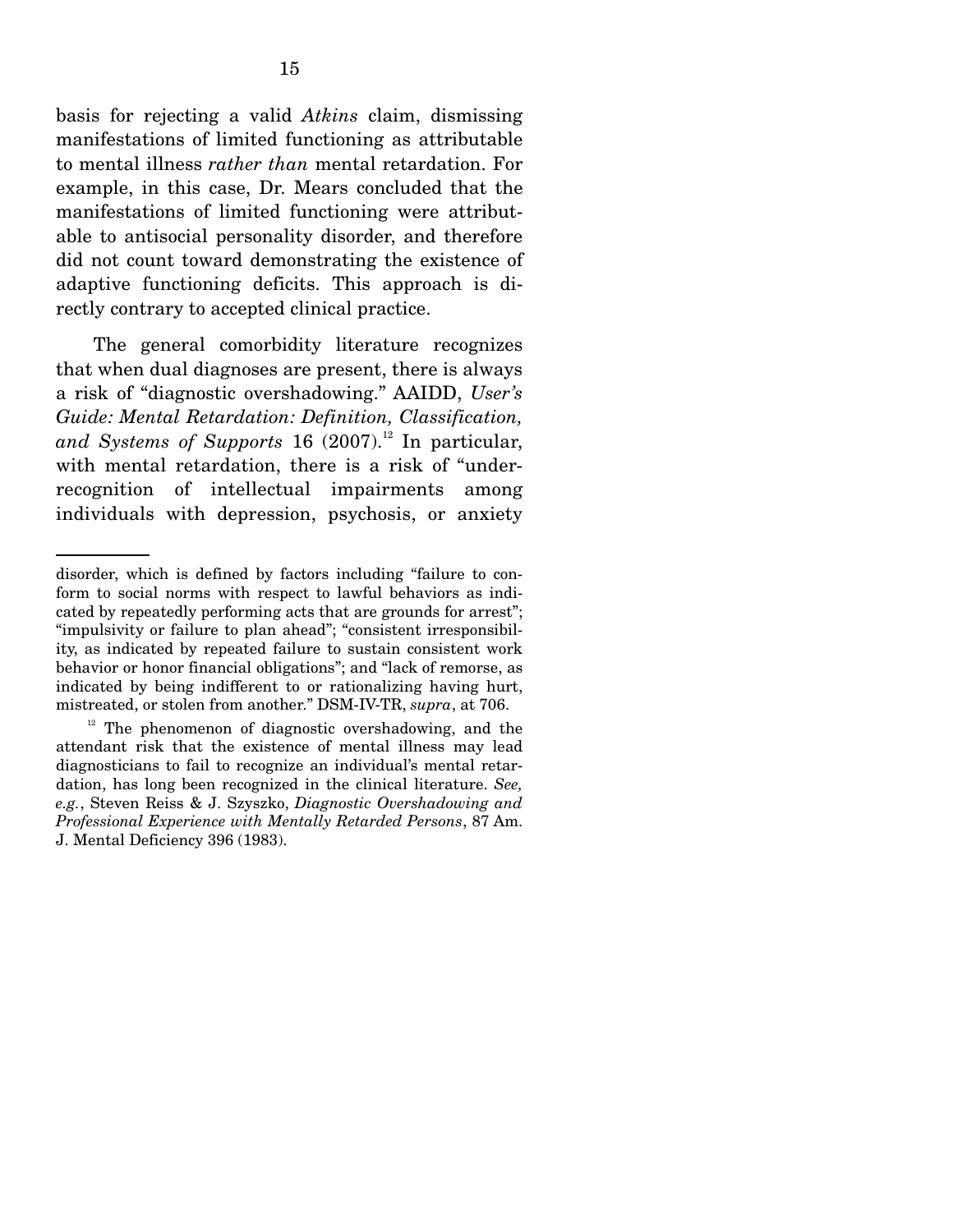disorders." *Id*. To avoid under-recognition of mental retardation, the clinical definitions affirm that "the diagnosis should be made whenever the diagnostic criteria are met, *regardless of and in addition to the presence of another disorder*." DSM-IV-TR, *supra,* at 47 (emphasis added). "The diagnostic criteria for Mental Retardation do not include an exclusion criterion." *Id*.

 The courts below clearly misunderstood the definition of mental retardation and wrongly believed that Petitioner was not entitled to relief under *Atkins* because some of the manifested deficits in his adaptive behavior were also symptomatic of antisocial personality disorder. Such a conclusion is unsupported by the clinical literature and, if allowed to stand, will render a significant number of individuals with mental retardation at risk of being wrongfully sentenced to death and executed.

#### **IV. LOWER COURTS DIVERGE IN THEIR ACCEPTANCE OF THE CLINICAL UN-DERSTANDING OF THE DEFINITION OF MENTAL RETARDATION.**

 Most states and federal courts have faithfully applied *Atkins*, and their decisions correctly reflect the clinical understanding of adaptive functioning deficits. Some have even explicitly rejected the kind of errors made by the Texas courts. For example, the Ohio Supreme Court reversed a lower court determination that the defendant did not have mental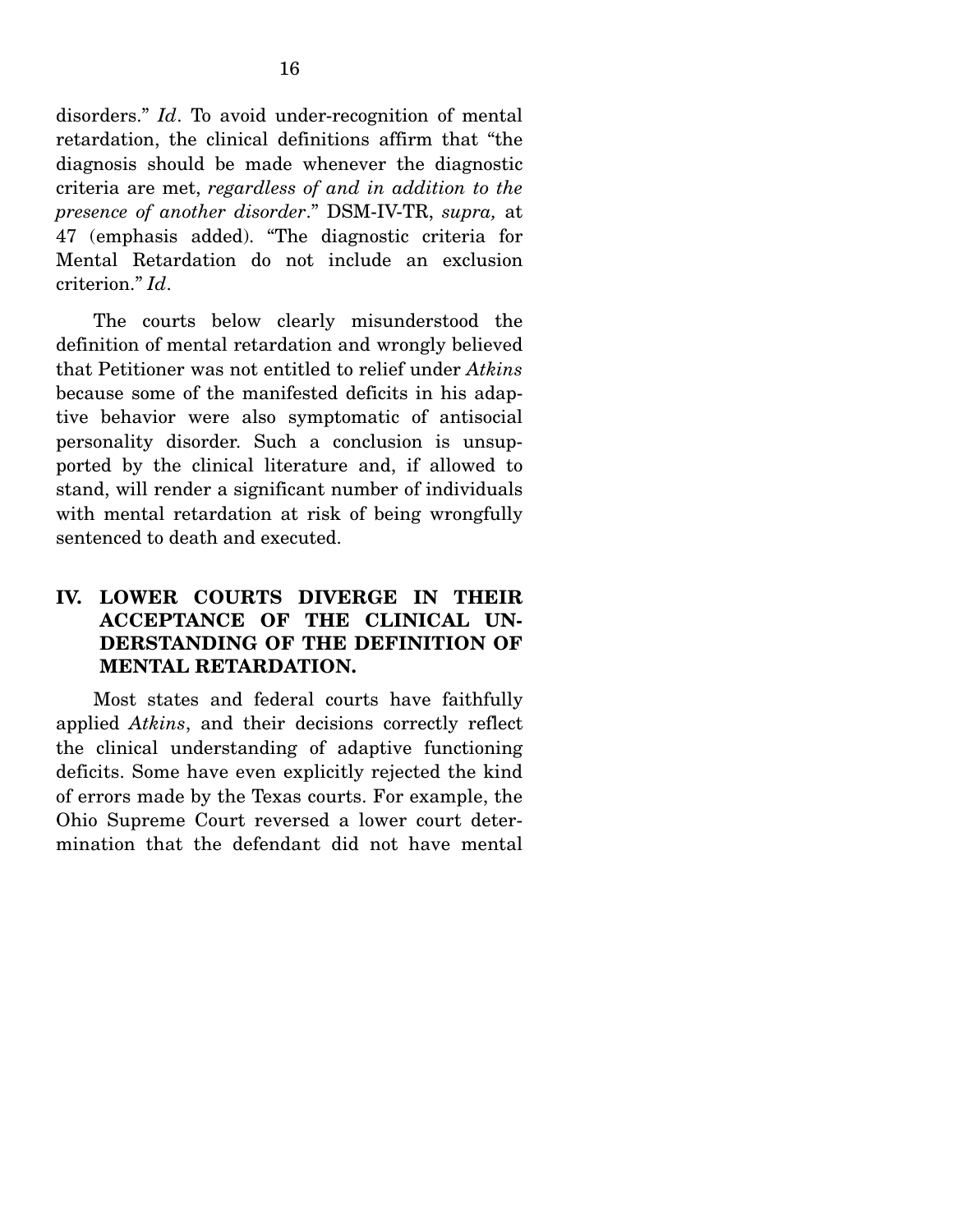retardation where that finding had been based on stereotypes about what an individual with the disability could not do and what he might look like. *State v. White*, 885 N.E. 2d 905, 915 (Ohio 2008) ("There was no evidence that bizarre behavior is a necessary attribute of the mentally retarded."); *id.* ("Especially relevant here is Dr. Hammer's already cited observation that retarded individuals '*may look relatively normal in some areas* and have significant limitations in other areas.") (emphasis in original). In Alabama, a federal district court reversed a state court finding of no mental retardation, faulting the prosecution's expert for "look[ing] upon inappropriate conduct as something separate from mental retardation, rather than as indicating a lack of support which has impeded adaptation." *Holladay v. Campbell*, 463 F. Supp. 2d 1324, 1344 (N.D. Ala. 2006); *see id*. at 1345 ("This court rejects the argument that willful and anti-social behavior excludes a mental retardation determination. To the contrary, it suggests that a person whose IQ tests strongly indicate mental retardation has not adapted."). Similarly, in Oklahoma, the Court of Criminal Appeals held that because evidence concerning mental disorders did not offset the alleged adaptive behavior limitations, it was irrelevant to the mental retardation determination. *Lambert v. State*, 126 P.3d 646, 659 (Okla. Crim. App. 2005) ("Mental retardation and mental illness are separate issues. It is possible to be mentally retarded and mentally ill."); *id.* at 651 ("Unless a defendant's evidence of particular limitations is specifically contradicted by evidence that he does not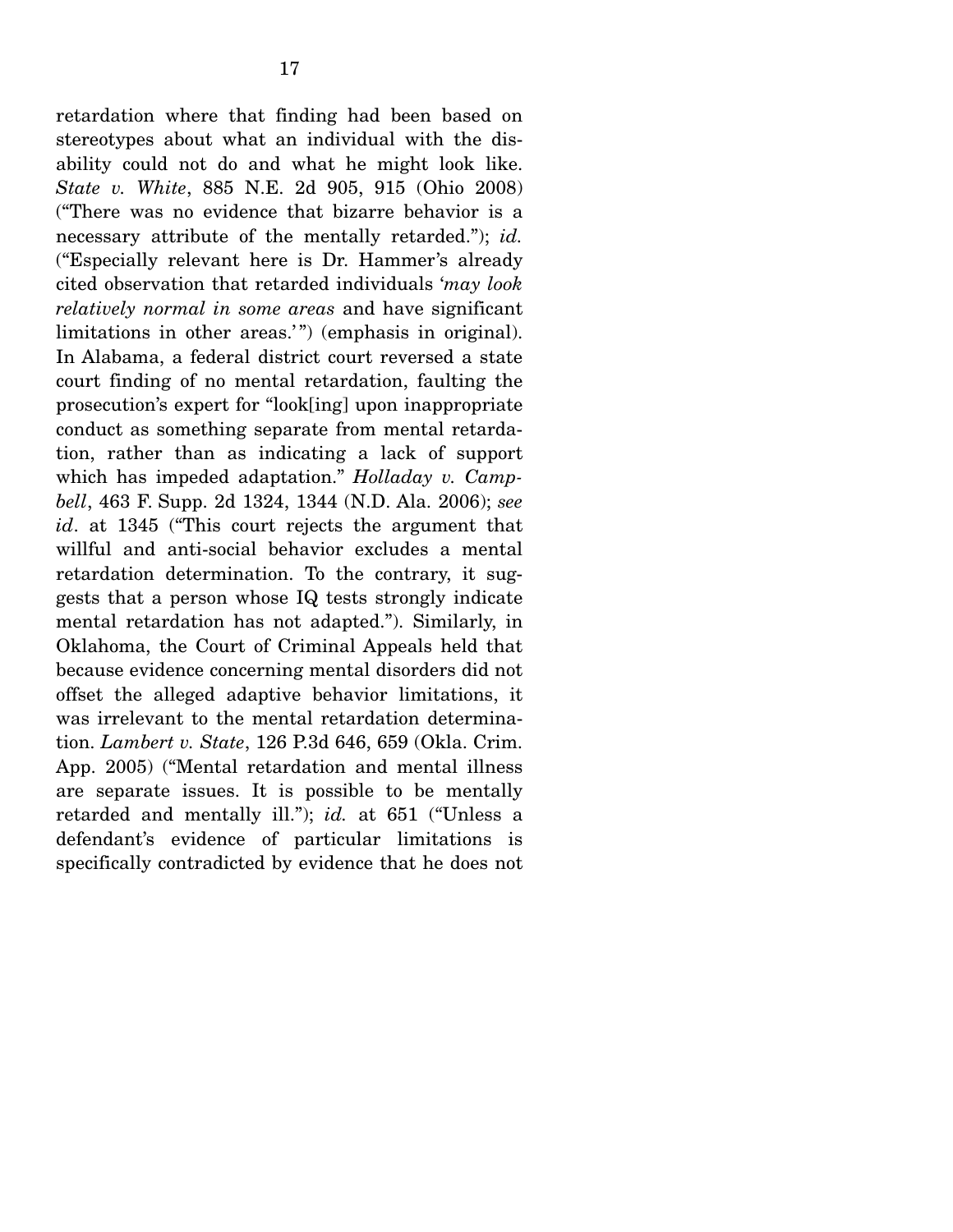have those limitations, then the defendant's burden is met no matter what evidence the State might offer that he has no deficits in other skill areas.").

 Some lower courts, however, like those in this case, have rejected clinical understandings of mental retardation and erroneously rejected *Atkins* claims, either relying on archaic stereotypes about the abilities of people with mental retardation, or misinterpreting the presence of mental illness. For example, in another Texas case, courts denied *Atkins* relief because "evidence of a strength in a particular area of adaptive functioning *necessarily* shows that the defendant does not have a weakness in that particular area." *Clark v. Quarterman,* 457 F.3d 441, 447 (5th Cir. 2006) (emphasis added). Likewise, a Florida court found that a mental retardation diagnosis "was contradictory to the evidence that Brown was engaged in a five-year intimate relationship prior to the crime, that he had his driver's license and drove a car, and that he was employed in numerous jobs including as a mechanic." *Brown v. State*, 959 So.2d 146, 150 (Fla. 2007). And in Mississippi, *Atkins* relief was denied based on what the defendant could do, rather than what he could not. *Wiley v. State*, 890 So.2d 892, 897 (Miss. 2004) ("These reports, affidavits and testimonies do not paint the picture of a retarded person."), *aff 'd*, *Wiley v. Epps*, No. 2:00CV130-P-A, 2007 WL 405041, at \*34-40 (N.D. Miss. Feb. 2, 2007). Furthermore, several Texas cases follow the clinically disavowed view that mental retardation and personality disorder are mutually exclusive, *see, e.g., Williams*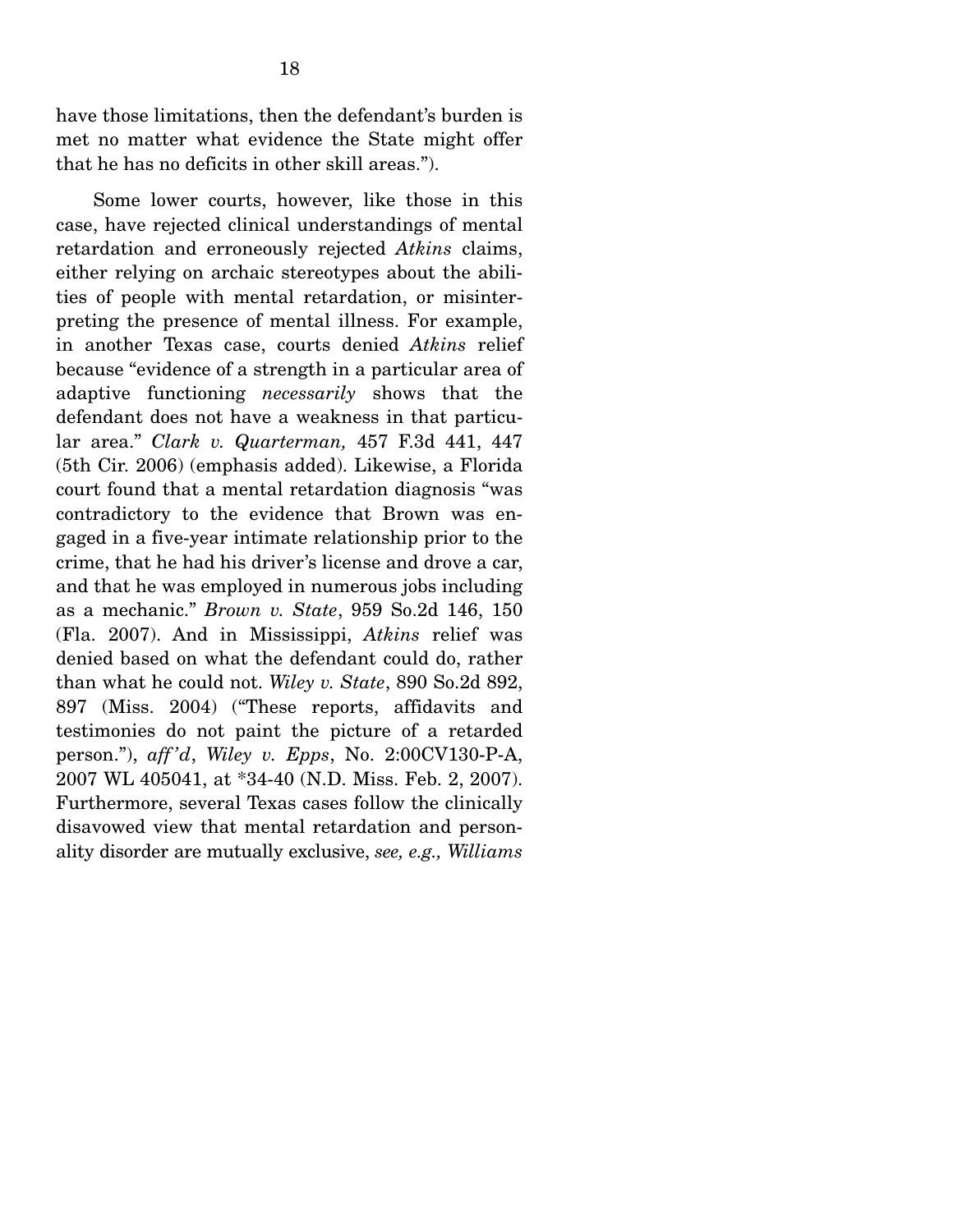*v. Quarterman*, No. 07-70006, 2008 WL 4280315, at \*13-14 (5th Cir. Sept. 19, 2008); *Neal v. State*, 256 S.W.3d 264, 274-75 (Tex. Crim. App. 2008), and a recent Louisiana case takes the same erroneous approach. *Brumsfield v. Cain*, No. 04-787-JJB-CN, 2008 WL 2600140 (M.D. La. June 30, 2008) (affirming reasonableness of trial court determination where evidence "indicated that a significant part of Brumfield's difficulties actually stem from his attention deficit disorder . . . which, while it results in an inability to focus, is not equivalent to mental retardation").

 Petitioner's case presents a particularly appropriate vehicle for this Court to affirm the holding of *Atkins*, and to correct lower courts that have taken this Court's instruction to devise appropriate procedures as tacit permission to improvise non-clinical substantive standards more to their liking. Not only does the Petition establish that this is a particularly egregious example of arbitrarily narrowing the class of defendants who are entitled to constitutional relief, but this case, unless reviewed, will exacerbate misunderstanding of *Atkins* in other courts. The opinion of the Texas Court of Criminal Appeals in *Briseno*, perhaps because of its so-called list of "factors" to resolve questions about adaptive behavior, *see Ex parte Briseno*, 135 S.W.3d 1, 8-9 (Tex. Crim. App. 2004), has caught the attention of courts in other states. *See, e.g*., *Van Tran v. State*, No. W200501334CCAR3PD, 2006 WL 3327828, at \*23-24 (Tenn. Crim. App. Nov. 9, 2006). This list of "factors," as Petitioner conclusively demonstrates, has no basis